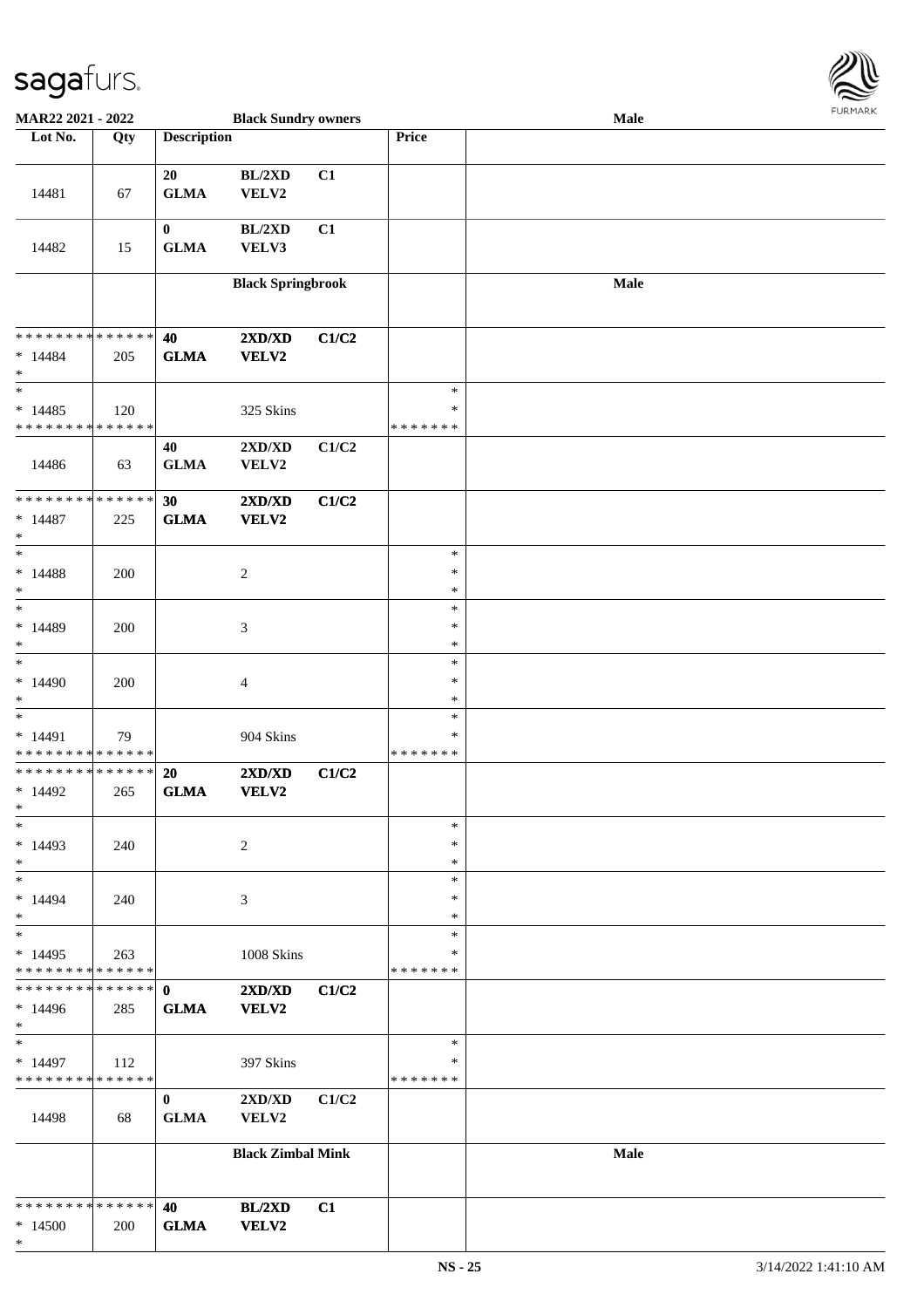\*

| <b>MAR22 2021 - 2022</b>                   |     |                    | <b>Black Zimbal Mink</b>         |                |                  | Male        | <b>FURPIARA</b> |
|--------------------------------------------|-----|--------------------|----------------------------------|----------------|------------------|-------------|-----------------|
| Lot No.                                    | Qty | <b>Description</b> |                                  |                | Price            |             |                 |
|                                            |     |                    |                                  |                |                  |             |                 |
| $*$                                        |     | 40                 | BL/2XD                           | C1             | $\ast$<br>$\ast$ |             |                 |
| $* 14501$<br>$*$                           | 180 | <b>GLMA</b>        | VELV2                            |                | $\ast$           |             |                 |
| $\overline{\phantom{0}}$                   |     |                    |                                  |                | $\ast$           |             |                 |
| $*14502$                                   | 65  |                    | 445 Skins                        |                | $\ast$           |             |                 |
| * * * * * * * * <mark>* * * * * * *</mark> |     |                    |                                  |                | *******          |             |                 |
|                                            |     | 40                 | <b>XD</b>                        | C2             |                  |             |                 |
| 14503                                      | 110 | <b>GLMA</b>        | VELV2                            |                |                  |             |                 |
|                                            |     |                    |                                  |                |                  |             |                 |
| * * * * * * * * <mark>* * * * * * *</mark> |     | 30                 | BL/2XD                           | C1             |                  |             |                 |
| $* 14504$                                  | 220 | <b>GLMA</b>        | <b>VELV2</b>                     |                |                  |             |                 |
| $\ast$                                     |     |                    |                                  |                |                  |             |                 |
|                                            |     |                    |                                  |                | $\ast$           |             |                 |
| $*14505$                                   | 200 |                    | $\overline{2}$                   |                | $\ast$           |             |                 |
| $*$                                        |     |                    |                                  |                | $\ast$<br>$\ast$ |             |                 |
| $*14506$                                   |     |                    |                                  |                | $\ast$           |             |                 |
| $*$                                        | 200 |                    | 3                                |                | $\ast$           |             |                 |
| $*$                                        |     |                    |                                  |                | $\ast$           |             |                 |
| $*14507$                                   | 200 |                    | $\overline{4}$                   |                | $\ast$           |             |                 |
| $\ast$                                     |     |                    |                                  |                | $\ast$           |             |                 |
| $\overline{\ast}$                          |     |                    |                                  |                | $\ast$           |             |                 |
| $*14508$                                   | 200 |                    | 5                                |                | $\ast$           |             |                 |
| $\ast$                                     |     |                    |                                  |                | $\ast$           |             |                 |
|                                            |     |                    |                                  |                | $\ast$           |             |                 |
| $*14509$                                   | 61  |                    | 1081 Skins                       |                | ∗                |             |                 |
| * * * * * * * * <mark>* * * * * *</mark>   |     |                    |                                  |                | *******          |             |                 |
| * * * * * * * * * * * * * * *              |     | 30                 | <b>XD</b>                        | C <sub>2</sub> |                  |             |                 |
| $* 14510$                                  | 220 | <b>GLMA</b>        | <b>VELV2</b>                     |                |                  |             |                 |
| $\ast$                                     |     |                    |                                  |                | $\ast$           |             |                 |
| $* 14511$                                  | 133 |                    | 353 Skins                        |                | ∗                |             |                 |
| * * * * * * * * <mark>* * * * * * *</mark> |     |                    |                                  |                | *******          |             |                 |
| * * * * * * * * <mark>* * * * * * *</mark> |     | 20                 | BL/2XD                           | C1             |                  |             |                 |
| $* 14512$                                  | 260 | <b>GLMA</b>        | <b>VELV2</b>                     |                |                  |             |                 |
| $*$ $-$                                    |     |                    |                                  |                |                  |             |                 |
| $\ast$                                     |     |                    |                                  |                | $\ast$           |             |                 |
| $* 14513$                                  | 240 |                    | 2                                |                | $\ast$           |             |                 |
| $\ast$                                     |     |                    |                                  |                | $\ast$           |             |                 |
| $\ast$                                     |     |                    |                                  |                | $\ast$           |             |                 |
| $* 14514$                                  | 240 |                    | 3                                |                | $\ast$           |             |                 |
| $\ast$<br>$\ast$                           |     |                    |                                  |                | $\ast$<br>$\ast$ |             |                 |
| $* 14515$                                  | 58  |                    | 798 Skins                        |                | ∗                |             |                 |
| * * * * * * * * <mark>* * * * * *</mark>   |     |                    |                                  |                | * * * * * * *    |             |                 |
|                                            |     | 20                 | $\mathbf{X}\mathbf{D}$           | C2             |                  |             |                 |
| 14516                                      | 177 | <b>GLMA</b>        | VELV2                            |                |                  |             |                 |
|                                            |     |                    |                                  |                |                  |             |                 |
|                                            |     | $\mathbf{0}$       | 2XD/XD                           | C1/C2          |                  |             |                 |
| 14517                                      | 226 | <b>GLMA</b>        | VELV2                            |                |                  |             |                 |
|                                            |     |                    |                                  |                |                  |             |                 |
|                                            |     |                    | <b>Black David Dittrich-Ames</b> |                |                  | <b>Male</b> |                 |
|                                            |     |                    |                                  |                |                  |             |                 |
| * * * * * * * * <mark>* * * * * *</mark>   |     | 40                 | 2XD/XD                           | C1/C2          |                  |             |                 |
| $* 14519$                                  | 205 | <b>GLMA</b>        | <b>VELV2</b>                     |                |                  |             |                 |
| $\ast$                                     |     |                    |                                  |                |                  |             |                 |
| $\ast$                                     |     |                    |                                  |                | $\ast$           |             |                 |
| $*14520$                                   | 180 |                    | $\overline{2}$                   |                | $\ast$           |             |                 |

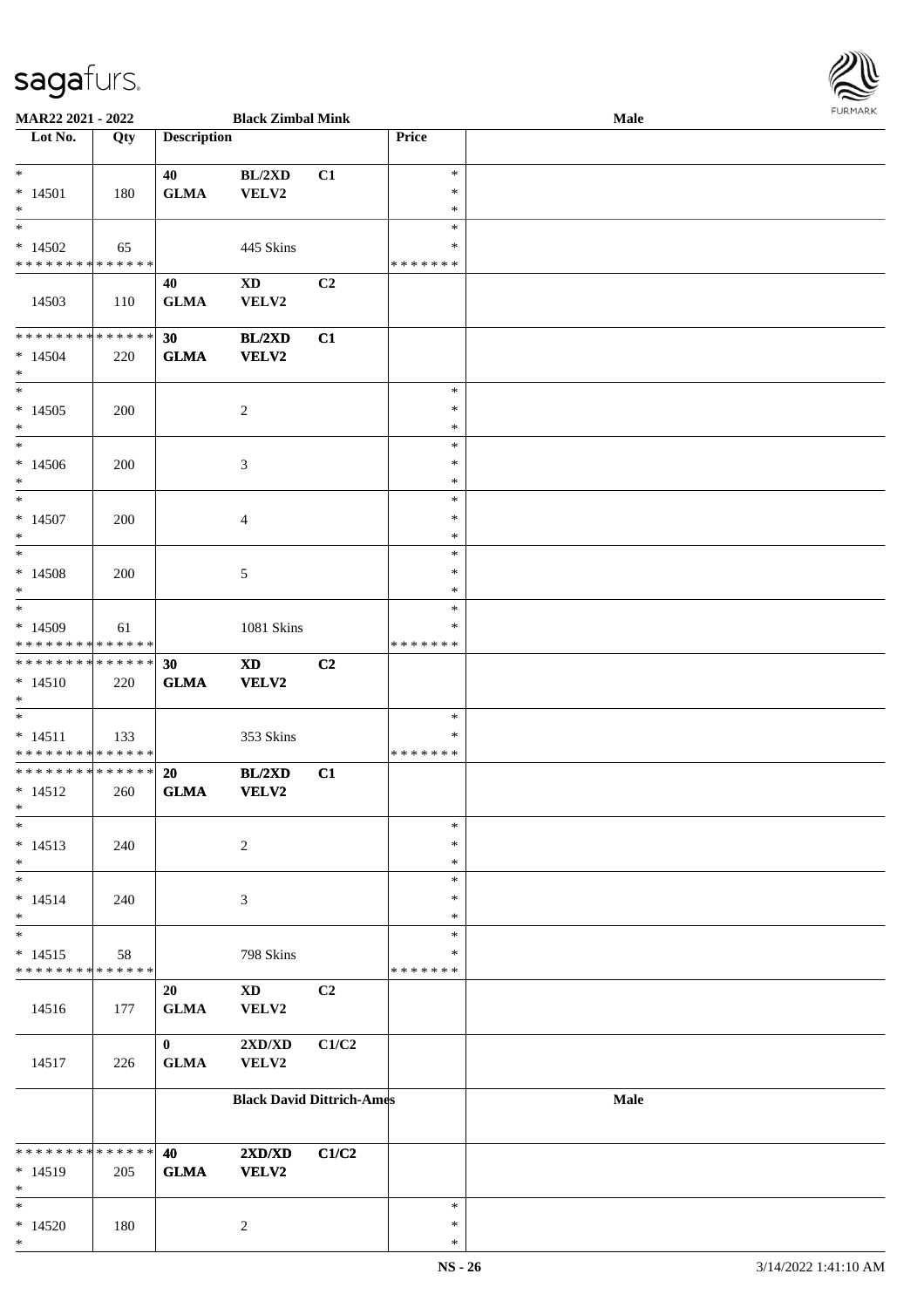\* \* \* \* \* \* \* \* \* \* \* \* \* \* \*



| <b>MAR22 2021 - 2022</b>                   |     |                    | <b>Black David Dittrich-Ames</b> |       |               | <b>Male</b> |  |
|--------------------------------------------|-----|--------------------|----------------------------------|-------|---------------|-------------|--|
| Lot No.                                    | Qty | <b>Description</b> |                                  |       | <b>Price</b>  |             |  |
|                                            |     |                    |                                  |       |               |             |  |
| $\ast$                                     |     | 40                 | 2XD/XD                           | C1/C2 | $\ast$        |             |  |
| $* 14521$                                  | 176 | <b>GLMA</b>        | VELV2                            |       | $\ast$        |             |  |
| * * * * * * * * <mark>* * * * * * *</mark> |     |                    |                                  |       | * * * * * * * |             |  |
|                                            |     | 40                 | $2{\bf X}{\bf D}/{\bf X}{\bf D}$ | C1/C2 |               |             |  |
| 14522                                      | 84  | <b>GLMA</b>        | VELV2                            |       |               |             |  |
|                                            |     |                    |                                  |       |               |             |  |
| * * * * * * * * <mark>* * * * * * *</mark> |     | 30                 |                                  |       |               |             |  |
|                                            |     |                    | BL/2XD                           | C1    |               |             |  |
| $*14523$<br>$\ast$                         | 225 | <b>GLMA</b>        | <b>VELV2</b>                     |       |               |             |  |
| $\ast$                                     |     |                    |                                  |       |               |             |  |
|                                            |     |                    |                                  |       | $\ast$        |             |  |
| $*14524$                                   | 200 |                    | $\overline{2}$                   |       | $\ast$        |             |  |
| $*$                                        |     |                    |                                  |       | $\ast$        |             |  |
| $\ddot{x}$                                 |     |                    |                                  |       | $\ast$        |             |  |
| $*14525$                                   | 200 |                    | $\mathfrak{Z}$                   |       | $\ast$        |             |  |
| $\ast$                                     |     |                    |                                  |       | $\ast$        |             |  |
| $\ast$                                     |     |                    |                                  |       | $\ast$        |             |  |
| $*14526$                                   | 200 |                    | 4                                |       | $\ast$        |             |  |
| $\ast$                                     |     |                    |                                  |       | $\ast$        |             |  |
| $\ast$                                     |     |                    |                                  |       | $\ast$        |             |  |
| $* 14527$                                  | 129 |                    | 954 Skins                        |       | $\ast$        |             |  |
| * * * * * * * * * * * * * * *              |     |                    |                                  |       | * * * * * * * |             |  |
| * * * * * * * * * * * * * * <mark>*</mark> |     | 30                 | XD/DK                            | C2    |               |             |  |
| $* 14528$                                  | 225 | <b>GLMA</b>        | <b>VELV2</b>                     |       |               |             |  |
| $\ast$                                     |     |                    |                                  |       |               |             |  |
| $\overline{\ast}$                          |     |                    |                                  |       | $\ast$        |             |  |
| $*14529$                                   | 200 |                    | $\sqrt{2}$                       |       | $\ast$        |             |  |
| $\ast$                                     |     |                    |                                  |       | $\ast$        |             |  |
| $\ast$                                     |     |                    |                                  |       | $\ast$        |             |  |
| $*14530$                                   | 200 |                    | $\mathfrak{Z}$                   |       | $\ast$        |             |  |
| $*$                                        |     |                    |                                  |       | $\ast$        |             |  |
| $*$                                        |     |                    |                                  |       | $\ast$        |             |  |
| $* 14531$                                  | 208 |                    | 833 Skins                        |       | $\ast$        |             |  |
| * * * * * * * * <mark>* * * * * *</mark>   |     |                    |                                  |       | * * * * * * * |             |  |
| * * * * * * * * <mark>* * * * * * *</mark> |     | 20                 | BL/2XD                           | C1    |               |             |  |
| $*14532$                                   | 265 | <b>GLMA</b>        | <b>VELV2</b>                     |       |               |             |  |
| $\ast$                                     |     |                    |                                  |       |               |             |  |
| $*$                                        |     |                    |                                  |       | $\ast$        |             |  |
| $*14533$                                   |     |                    |                                  |       | $\ast$        |             |  |
|                                            | 240 |                    | $\overline{c}$                   |       | $\ast$        |             |  |
| $\ast$<br>$*$ $-$                          |     |                    |                                  |       | $\ast$        |             |  |
|                                            |     |                    |                                  |       |               |             |  |
| $*14534$<br>$\ast$                         | 240 |                    | 3                                |       | $\ast$        |             |  |
|                                            |     |                    |                                  |       | $\ast$        |             |  |
| $*$                                        |     |                    |                                  |       | $\ast$        |             |  |
| $*14535$                                   | 240 |                    | $\overline{4}$                   |       | $\ast$        |             |  |
| $\ast$                                     |     |                    |                                  |       | $\ast$        |             |  |
| $\ddot{x}$                                 |     |                    |                                  |       | $\ast$        |             |  |
| $*14536$                                   | 240 |                    | $\mathfrak{S}$                   |       | $\ast$        |             |  |
| $*$                                        |     |                    |                                  |       | $\ast$        |             |  |
| $*$                                        |     |                    |                                  |       | $\ast$        |             |  |
| $*14537$                                   | 57  |                    | 1282 Skins                       |       | $\ast$        |             |  |
| * * * * * * * * <mark>* * * * * *</mark>   |     |                    |                                  |       | *******       |             |  |
| * * * * * * * * * * * * * * <mark>*</mark> |     | 20                 | 2XD/XD                           | C1/C2 |               |             |  |
| $*14538$                                   | 265 | <b>GLMA</b>        | VELV2                            |       |               |             |  |
| $\ast$                                     |     |                    |                                  |       |               |             |  |
| $*$                                        |     |                    |                                  |       | $\ast$        |             |  |
| $*14539$                                   | 240 |                    | $\overline{2}$                   |       | $\ast$        |             |  |
| $*$                                        |     |                    |                                  |       | $\ast$        |             |  |
| $\ast$                                     |     |                    |                                  |       | $\ast$        |             |  |
| $*14540$                                   | 224 |                    | 729 Skins                        |       | $\ast$        |             |  |
|                                            |     |                    |                                  |       |               |             |  |

\* \* \* \* \* \* \*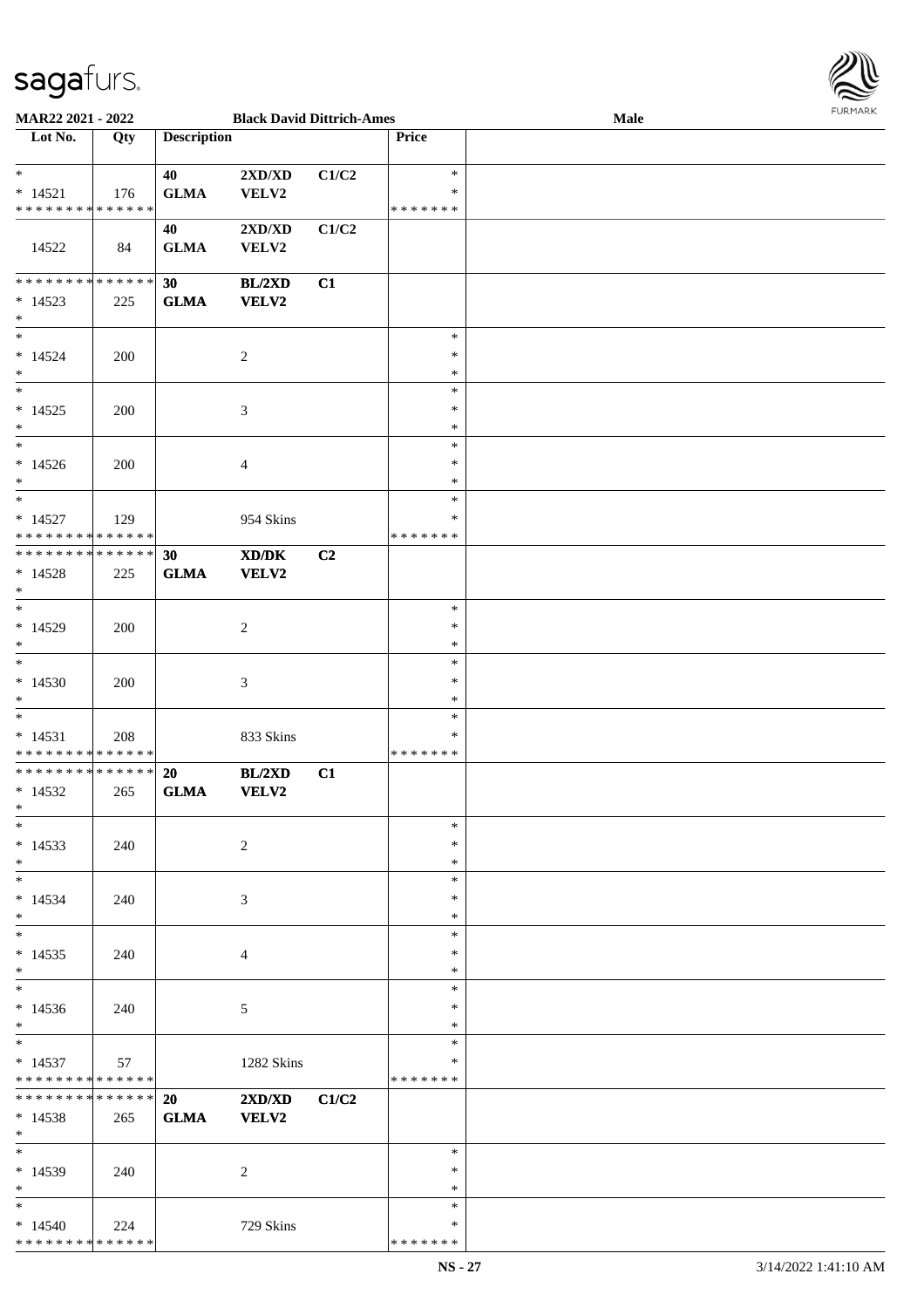

| <b>MAR22 2021 - 2022</b>                   |     |                    | <b>Black David Dittrich-Ames</b> |                |              | Male |
|--------------------------------------------|-----|--------------------|----------------------------------|----------------|--------------|------|
| Lot No.                                    | Qty | <b>Description</b> |                                  |                | <b>Price</b> |      |
|                                            |     |                    |                                  |                |              |      |
| * * * * * * * * <mark>* * * * * * *</mark> |     | 20                 | XD/DK                            | C2             |              |      |
| $* 14541$                                  | 265 | <b>GLMA</b>        | <b>VELV2</b>                     |                |              |      |
| $*$                                        |     |                    |                                  |                |              |      |
|                                            |     |                    |                                  |                | $\ast$       |      |
| $* 14542$                                  | 240 |                    | 2                                |                | ∗            |      |
| $*$                                        |     |                    |                                  |                | *            |      |
|                                            |     |                    |                                  |                | $\ast$       |      |
|                                            |     |                    |                                  |                |              |      |
| $* 14543$                                  | 240 |                    | 3                                |                | $\ast$       |      |
| $*$                                        |     |                    |                                  |                | $\ast$       |      |
| $*$                                        |     |                    |                                  |                | $\ast$       |      |
| $* 14544$                                  | 289 |                    | 1034 Skins                       |                | $\ast$       |      |
| * * * * * * * * <mark>* * * * * *</mark>   |     |                    |                                  |                | *******      |      |
| * * * * * * * * * * * * * * *              |     | $\mathbf{0}$       | BL/2XD                           | C1             |              |      |
| $* 14545$                                  | 285 | <b>GLMA</b>        | VELV2                            |                |              |      |
| $\ast$                                     |     |                    |                                  |                |              |      |
| $*$                                        |     |                    |                                  |                | $\ast$       |      |
| $* 14546$                                  | 260 |                    | 2                                |                | $\ast$       |      |
| $*$                                        |     |                    |                                  |                | $\ast$       |      |
| $*$                                        |     |                    |                                  |                | $\ast$       |      |
|                                            |     |                    |                                  |                | *            |      |
| $* 14547$                                  | 300 |                    | 845 Skins                        |                |              |      |
| * * * * * * * * * * * * * * *              |     |                    |                                  |                | *******      |      |
|                                            |     | $\bf{0}$           | 2XD/XD                           | C1/C2          |              |      |
| 14548                                      | 115 | <b>GLMA</b>        | <b>VELV2</b>                     |                |              |      |
|                                            |     |                    |                                  |                |              |      |
| * * * * * * * * * * * * * * *              |     | $\mathbf{0}$       | XD/DK                            | C <sub>2</sub> |              |      |
| $* 14549$                                  | 285 | <b>GLMA</b>        | VELV2                            |                |              |      |
| $*$                                        |     |                    |                                  |                |              |      |
| $*$                                        |     |                    |                                  |                | $\ast$       |      |
| $*14550$                                   | 260 |                    | 2                                |                | $\ast$       |      |
| $*$                                        |     |                    |                                  |                | $\ast$       |      |
| $*$                                        |     |                    |                                  |                | $\ast$       |      |
|                                            |     |                    |                                  |                | *            |      |
| $* 14551$<br>* * * * * * * * * * * * * * * | 264 |                    | 809 Skins                        |                | *******      |      |
|                                            |     |                    |                                  |                |              |      |
|                                            |     |                    | <b>Black E&amp;M Dittrich</b>    |                |              | Male |
|                                            |     |                    |                                  |                |              |      |
|                                            |     |                    |                                  |                |              |      |
|                                            |     | 50                 | 2XD/XD                           | C1/C2          |              |      |
| 14553                                      | 114 | <b>GLMA</b>        | <b>VELV2</b>                     |                |              |      |
|                                            |     |                    |                                  |                |              |      |
| * * * * * * * * <mark>* * * * * *</mark> * |     | 40 — 20            | $2{\bf X}{\bf D}/{\bf X}{\bf D}$ | C1/C2          |              |      |
| $*14554$                                   | 205 | <b>GLMA</b>        | <b>VELV2</b>                     |                |              |      |
| $\ast$                                     |     |                    |                                  |                |              |      |
| $*$                                        |     |                    |                                  |                | $\ast$       |      |
| $*14555$                                   | 180 |                    |                                  |                | ∗            |      |
| $*$                                        |     |                    | 2                                |                | $\ast$       |      |
| $*$                                        |     |                    |                                  |                |              |      |
|                                            |     |                    |                                  |                | $\ast$       |      |
| $*14556$                                   | 185 |                    | 570 Skins                        |                | *            |      |
| * * * * * * * * * * * * * * *              |     |                    |                                  |                | *******      |      |
|                                            |     |                    | BL/2XD                           | C1             |              |      |
| $* 14557$                                  | 225 | <b>GLMA</b>        | <b>VELV2</b>                     |                |              |      |
| $*$                                        |     |                    |                                  |                |              |      |
| $*$ $-$                                    |     |                    |                                  |                | $\ast$       |      |
| $* 14558$                                  | 200 |                    | 2                                |                | $\ast$       |      |
| $*$                                        |     |                    |                                  |                | $\ast$       |      |
| $*$                                        |     |                    |                                  |                | $\ast$       |      |
|                                            |     |                    |                                  |                | ∗            |      |
| $*14559$                                   | 55  |                    | 480 Skins                        |                |              |      |
| * * * * * * * * * * * * * * *              |     |                    |                                  |                | *******      |      |
| * * * * * * * * <mark>* * * * * *</mark>   |     | 30                 | XD/DK                            | C2             |              |      |
| $*14560$                                   | 225 | <b>GLMA</b>        | <b>VELV2</b>                     |                |              |      |
| $*$                                        |     |                    |                                  |                |              |      |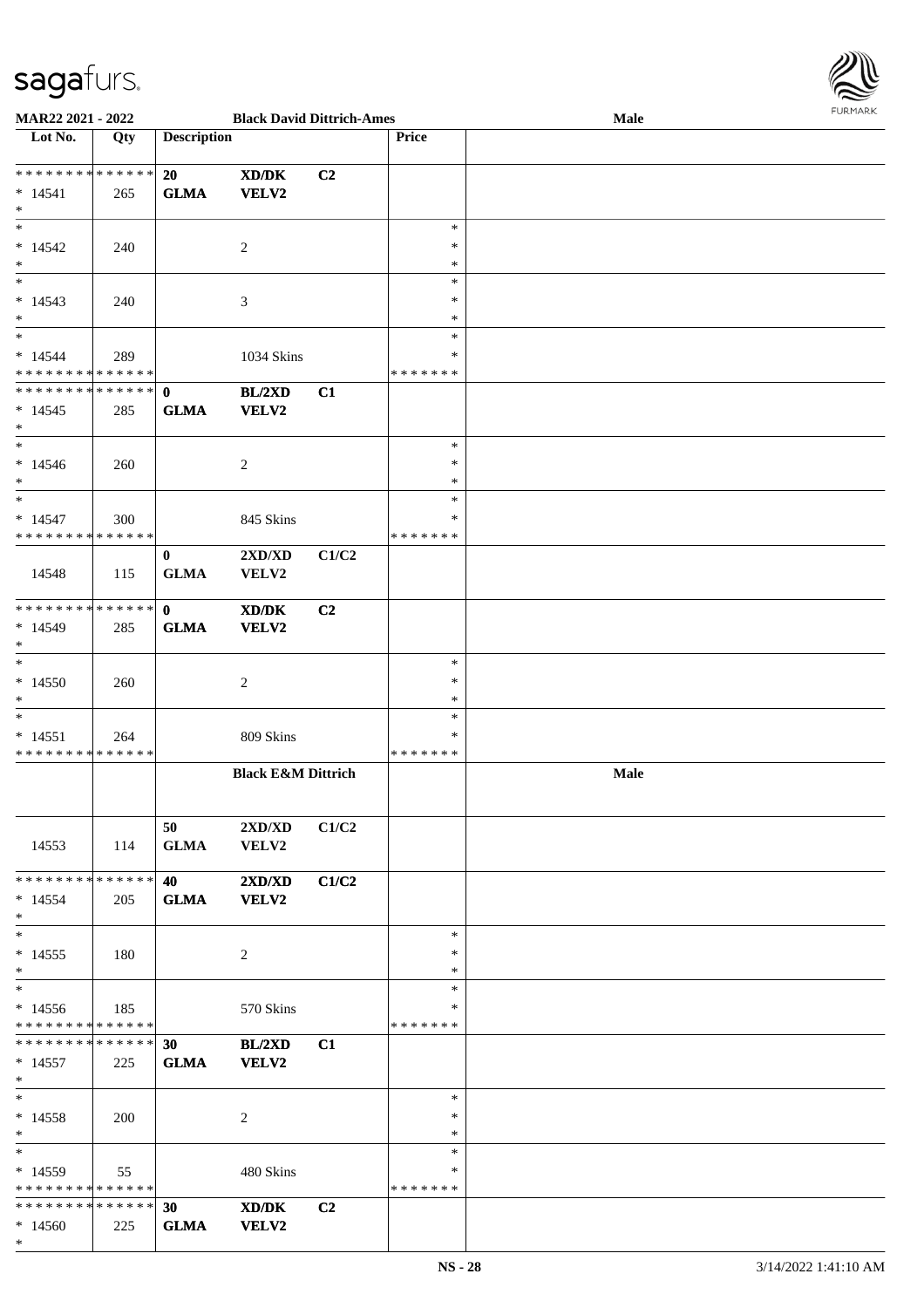

| <b>MAR22 2021 - 2022</b>                   |     |                    | <b>Black E&amp;M Dittrich</b>               |                |               | Male |
|--------------------------------------------|-----|--------------------|---------------------------------------------|----------------|---------------|------|
| Lot No.                                    | Qty | <b>Description</b> |                                             |                | Price         |      |
|                                            |     |                    |                                             |                |               |      |
| $\ast$                                     |     | 30                 | XD/DK                                       | C <sub>2</sub> | $\ast$        |      |
|                                            |     |                    |                                             |                | $\ast$        |      |
| $*14561$                                   | 200 | <b>GLMA</b>        | VELV2                                       |                |               |      |
| $*$                                        |     |                    |                                             |                | $\ast$        |      |
|                                            |     |                    |                                             |                | $\ast$        |      |
| $*14562$                                   | 31  |                    | 456 Skins                                   |                | ∗             |      |
| * * * * * * * * <mark>* * * * * * *</mark> |     |                    |                                             |                | * * * * * * * |      |
| * * * * * * * * * * * * * *                |     |                    |                                             |                |               |      |
|                                            |     | 20                 | 2XD/XD                                      | C1/C2          |               |      |
| $*14563$                                   | 265 | <b>GLMA</b>        | VELV2                                       |                |               |      |
| $\ast$                                     |     |                    |                                             |                |               |      |
| $*$                                        |     |                    |                                             |                | $\ast$        |      |
| $* 14564$                                  | 240 |                    | $\overline{2}$                              |                | $\ast$        |      |
|                                            |     |                    |                                             |                | $\ast$        |      |
| $*$                                        |     |                    |                                             |                |               |      |
| $*$                                        |     |                    |                                             |                | $\ast$        |      |
| $*14565$                                   | 58  |                    | 563 Skins                                   |                | $\ast$        |      |
| * * * * * * * * * * * * * *                |     |                    |                                             |                | * * * * * * * |      |
|                                            |     | $\bf{0}$           | 2XD/XD                                      | C1/C2          |               |      |
|                                            |     |                    |                                             |                |               |      |
| 14566                                      | 101 | <b>GLMA</b>        | VELV2                                       |                |               |      |
|                                            |     |                    |                                             |                |               |      |
|                                            |     | $\bf{0}$           | $2{\bf X}{\bf D}/{\bf X}{\bf D}$            | C1/C2          |               |      |
| 14567                                      | 99  | <b>GLMA</b>        | VELV2                                       |                |               |      |
|                                            |     |                    |                                             |                |               |      |
|                                            |     |                    |                                             |                |               |      |
|                                            |     |                    | <b>Black Patrick</b>                        |                |               | Male |
|                                            |     |                    |                                             |                |               |      |
|                                            |     |                    |                                             |                |               |      |
| * * * * * * * * * * * * * *                |     | 40                 | <b>BL/2XD</b>                               | C1             |               |      |
| * 14569                                    | 205 | <b>GLMA</b>        | VELV2                                       |                |               |      |
|                                            |     |                    |                                             |                |               |      |
| $*$                                        |     |                    |                                             |                |               |      |
| $*$                                        |     |                    |                                             |                | $\ast$        |      |
| $*14570$                                   | 180 |                    | 2                                           |                | $\ast$        |      |
| $*$                                        |     |                    |                                             |                | $\ast$        |      |
| $*$                                        |     |                    |                                             |                | $\ast$        |      |
|                                            |     |                    |                                             |                |               |      |
| $* 14571$                                  | 120 |                    | 505 Skins                                   |                | $\ast$        |      |
| * * * * * * * * * * * * * *                |     |                    |                                             |                | *******       |      |
| * * * * * * * * * * * * * *                |     | 40                 | XD/DK                                       | C2             |               |      |
| $* 14572$                                  | 205 | <b>GLMA</b>        | <b>VELV2</b>                                |                |               |      |
| $*$                                        |     |                    |                                             |                |               |      |
| $*$                                        |     |                    |                                             |                | $\ast$        |      |
|                                            |     |                    |                                             |                |               |      |
| $*14573$                                   | 56  |                    | 261 Skins                                   |                | $\ast$        |      |
| * * * * * * * * * * * * * * *              |     |                    |                                             |                | *******       |      |
|                                            |     | 30                 | BL/2XD                                      | C1             |               |      |
| 14574                                      | 238 | <b>GLMA</b>        | VELV2                                       |                |               |      |
|                                            |     |                    |                                             |                |               |      |
|                                            |     |                    |                                             |                |               |      |
| * * * * * * * * * * * * * * *              |     | 30                 | $\mathbf{X}\mathbf{D}/\mathbf{D}\mathbf{K}$ | C <sub>2</sub> |               |      |
| $* 14575$                                  | 225 | <b>GLMA</b>        | <b>VELV2</b>                                |                |               |      |
| $*$                                        |     |                    |                                             |                |               |      |
|                                            |     |                    |                                             |                | $\ast$        |      |
| $* 14576$                                  | 200 |                    | 2                                           |                | $\ast$        |      |
|                                            |     |                    |                                             |                |               |      |
| $*$                                        |     |                    |                                             |                | $\ast$        |      |
| $*$                                        |     |                    |                                             |                | $\ast$        |      |
| $* 14577$                                  | 200 |                    | $\mathfrak{Z}$                              |                | $\ast$        |      |
| $*$                                        |     |                    |                                             |                | $\ast$        |      |
| $*$                                        |     |                    |                                             |                | $\ast$        |      |
|                                            |     |                    |                                             |                |               |      |
| $* 14578$                                  | 200 |                    | $\overline{4}$                              |                | $\ast$        |      |
| $*$                                        |     |                    |                                             |                | $\ast$        |      |
| $*$                                        |     |                    |                                             |                | $\ast$        |      |
| $* 14579$                                  | 200 |                    | 5                                           |                | $\ast$        |      |
| $*$                                        |     |                    |                                             |                | $\ast$        |      |
|                                            |     |                    |                                             |                |               |      |
| $*$                                        |     |                    |                                             |                | $\ast$        |      |
| $* 14580$                                  | 229 |                    | 1254 Skins                                  |                | ∗             |      |
| * * * * * * * * * * * * * *                |     |                    |                                             |                | * * * * * * * |      |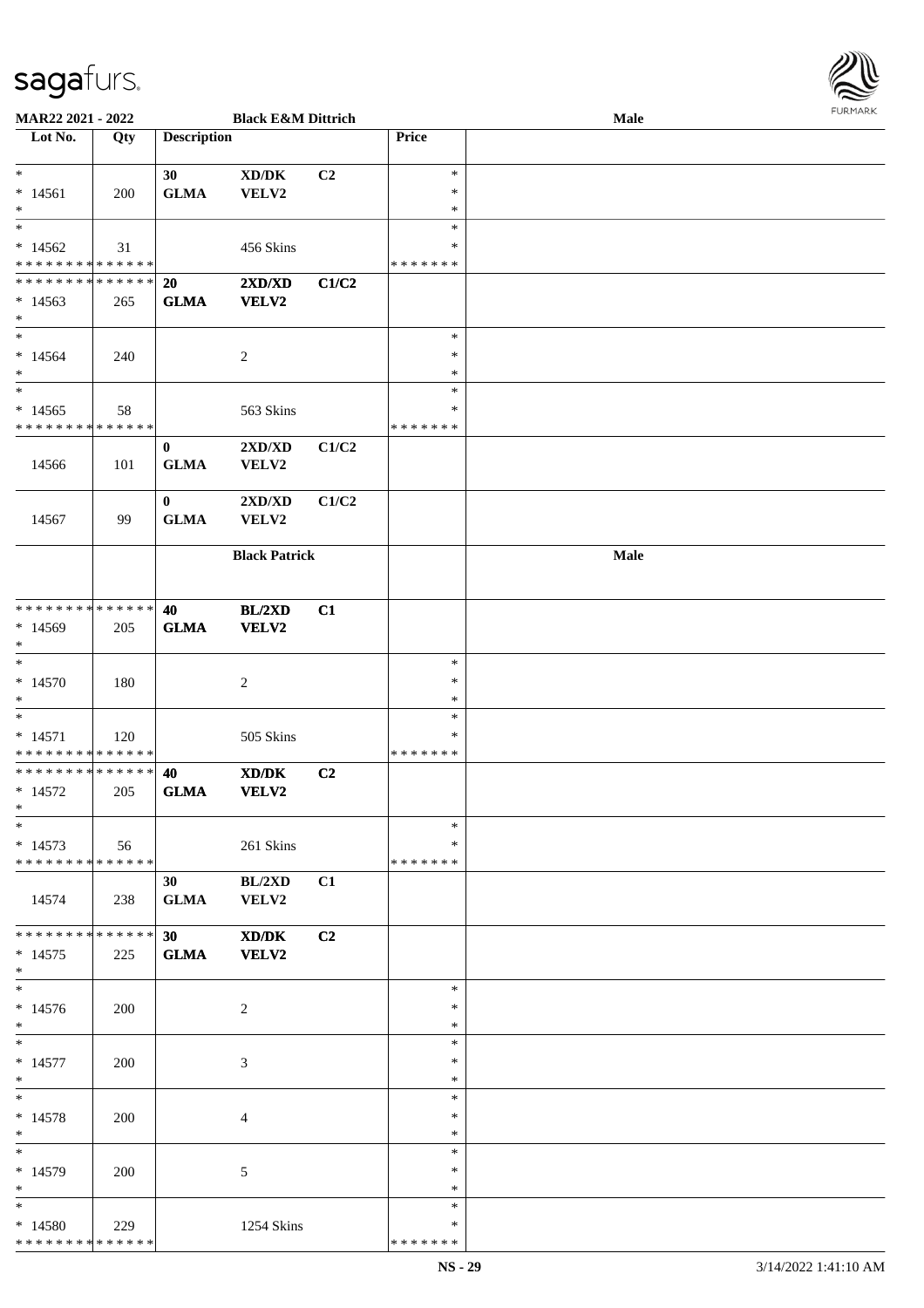

| MAR22 2021 - 2022            |     |                    | <b>Black Patrick</b> |                |                  | Male | <b>FURMARK</b> |
|------------------------------|-----|--------------------|----------------------|----------------|------------------|------|----------------|
| Lot No.                      | Qty | <b>Description</b> |                      |                | <b>Price</b>     |      |                |
| **************               |     | 20                 | XD/DK                | C <sub>2</sub> |                  |      |                |
| $* 14581$<br>$\ast$          | 265 | <b>GLMA</b>        | VELV2                |                |                  |      |                |
| $*$                          |     |                    |                      |                | *                |      |                |
| $* 14582$                    | 240 |                    | 2                    |                | $\ast$           |      |                |
| $\ast$                       |     |                    |                      |                | $\ast$<br>$\ast$ |      |                |
| $\ast$                       |     |                    |                      |                | $\ast$           |      |                |
| $* 14583$<br>$\ast$          | 240 |                    | 3                    |                | $\ast$           |      |                |
| $*$                          |     |                    |                      |                | *                |      |                |
| $* 14584$                    | 240 |                    | 4                    |                | $\ast$           |      |                |
| $\ast$                       |     |                    |                      |                | $\ast$           |      |                |
| $*$                          |     |                    |                      |                | $\ast$           |      |                |
| $* 14585$                    | 181 |                    | 1166 Skins           |                | *                |      |                |
| **************               |     |                    |                      |                | * * * * * * *    |      |                |
| ************** 0             |     |                    | XD/DK                | C <sub>2</sub> |                  |      |                |
| $* 14586$<br>$*$             | 285 | <b>GLMA</b>        | <b>VELV2</b>         |                |                  |      |                |
| $*$                          |     |                    |                      |                | $\ast$           |      |                |
| $* 14587$                    | 158 |                    | 443 Skins            |                | *                |      |                |
| ******** <mark>******</mark> |     |                    |                      |                | * * * * * * *    |      |                |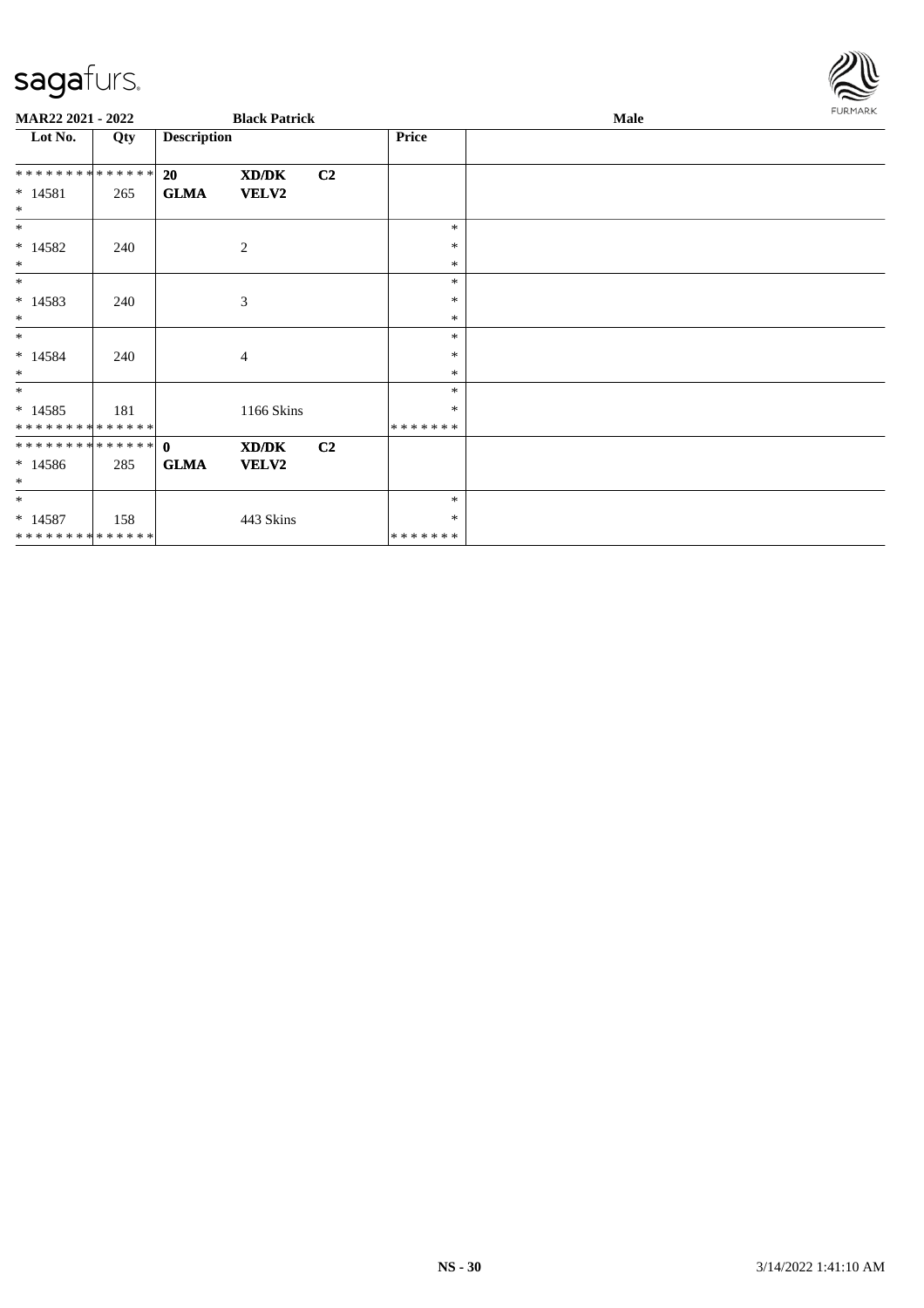| MAR22 2021 - 2022                          |     |                    | <b>Black Springbrook</b> |                |               | Male | 1.91111111 |
|--------------------------------------------|-----|--------------------|--------------------------|----------------|---------------|------|------------|
| Lot No.                                    | Qty | <b>Description</b> |                          |                | Price         |      |            |
|                                            |     |                    |                          |                |               |      |            |
|                                            |     | 40                 | 2XD/XD                   | C1/C2          |               |      |            |
| 14601                                      | 141 | <b>VSLA</b>        | VELV2                    |                |               |      |            |
|                                            |     |                    |                          |                |               |      |            |
| * * * * * * * * * * * * * *                |     | 30                 | 2XD/XD                   | C1/C2          |               |      |            |
| $*14602$                                   | 205 | <b>VSLA</b>        | VELV2                    |                |               |      |            |
| $*$                                        |     |                    |                          |                |               |      |            |
| $*$                                        |     |                    |                          |                | $\ast$        |      |            |
|                                            |     |                    |                          |                |               |      |            |
| $*14603$                                   | 180 |                    | 385 Skins                |                | $\ast$        |      |            |
| * * * * * * * * * * * * * *                |     |                    |                          |                | * * * * * * * |      |            |
| * * * * * * * * * * * * * * *              |     | 20                 | 2XD/XD                   | C1/C2          |               |      |            |
| $*14604$                                   | 245 | <b>VSLA</b>        | VELV2                    |                |               |      |            |
| $\ast$                                     |     |                    |                          |                |               |      |            |
|                                            |     |                    |                          |                | $\ast$        |      |            |
| $*14605$                                   | 220 |                    | $\overline{c}$           |                | $\ast$        |      |            |
| $*$                                        |     |                    |                          |                | $\ast$        |      |            |
| $*$                                        |     |                    |                          |                | $\ast$        |      |            |
| $*14606$                                   | 98  |                    | 563 Skins                |                | *             |      |            |
| * * * * * * * * * * * * * *                |     |                    |                          |                | * * * * * * * |      |            |
| * * * * * * * * * * * * * * *              |     | $\mathbf{0}$       | 2XD/XD                   | C1/C2          |               |      |            |
| $*14607$                                   | 265 | <b>VSLA</b>        | VELV2                    |                |               |      |            |
| $*$                                        |     |                    |                          |                |               |      |            |
| $\ast$                                     |     |                    |                          |                | $\ast$        |      |            |
|                                            |     |                    |                          |                |               |      |            |
| $*14608$                                   | 152 |                    | 417 Skins                |                | *             |      |            |
| * * * * * * * * * * * * * *                |     |                    |                          |                | * * * * * * * |      |            |
|                                            |     |                    | <b>Black Zimbal Mink</b> |                |               | Male |            |
|                                            |     |                    |                          |                |               |      |            |
|                                            |     |                    |                          |                |               |      |            |
|                                            |     | 50                 | 2XD/XD                   | C1/C2          |               |      |            |
| 14610                                      | 78  | <b>VSLA</b>        | VELV2                    |                |               |      |            |
|                                            |     |                    |                          |                |               |      |            |
| * * * * * * * * * * * * * *                |     | 40                 | <b>BL/2XD</b>            | C1             |               |      |            |
| $* 14611$                                  | 200 | <b>VSLA</b>        | VELV2                    |                |               |      |            |
| $*$                                        |     |                    |                          |                |               |      |            |
| $*$                                        |     |                    |                          |                | $\ast$        |      |            |
| $* 14612$                                  | 180 |                    |                          |                | $\ast$        |      |            |
| $*$                                        |     |                    | $\overline{c}$           |                | *             |      |            |
| $*$                                        |     |                    |                          |                | $\ast$        |      |            |
|                                            |     |                    |                          |                |               |      |            |
| $*14613$                                   | 130 |                    | 510 Skins                |                | $\ast$        |      |            |
| * * * * * * * * * * * * * * *              |     |                    |                          |                | * * * * * * * |      |            |
|                                            |     | 40                 | $\mathbf{X}\mathbf{D}$   | C <sub>2</sub> |               |      |            |
| 14614                                      | 125 | <b>VSLA</b>        | VELV2                    |                |               |      |            |
|                                            |     |                    |                          |                |               |      |            |
| * * * * * * * * <mark>* * * * * * *</mark> |     | 30                 | BL/2XD                   | C1             |               |      |            |
| $* 14615$                                  | 200 | <b>VSLA</b>        | <b>VELV2</b>             |                |               |      |            |
| $*$                                        |     |                    |                          |                |               |      |            |
| $*$                                        |     |                    |                          |                | $\ast$        |      |            |
| $* 14616$                                  | 180 |                    | 2                        |                | $\ast$        |      |            |
| $*$                                        |     |                    |                          |                | $\ast$        |      |            |
| $*$                                        |     |                    |                          |                | $\ast$        |      |            |
|                                            |     |                    |                          |                |               |      |            |
| $* 14617$                                  | 180 |                    | 3                        |                | ∗             |      |            |
| $*$                                        |     |                    |                          |                | $\ast$        |      |            |
| $*$                                        |     |                    |                          |                | $\ast$        |      |            |
| $* 14618$                                  | 180 |                    | 4                        |                | $\ast$        |      |            |
| $*$                                        |     |                    |                          |                | $\ast$        |      |            |
| $*$                                        |     |                    |                          |                | $\ast$        |      |            |
| $*14619$                                   | 180 |                    | 5                        |                | $\ast$        |      |            |
| $*$                                        |     |                    |                          |                | $\ast$        |      |            |
| $*$                                        |     |                    |                          |                | $\ast$        |      |            |
| $*14620$                                   | 180 |                    | 6                        |                | $\ast$        |      |            |
| $*$                                        |     |                    |                          |                | $\ast$        |      |            |
|                                            |     |                    |                          |                |               |      |            |

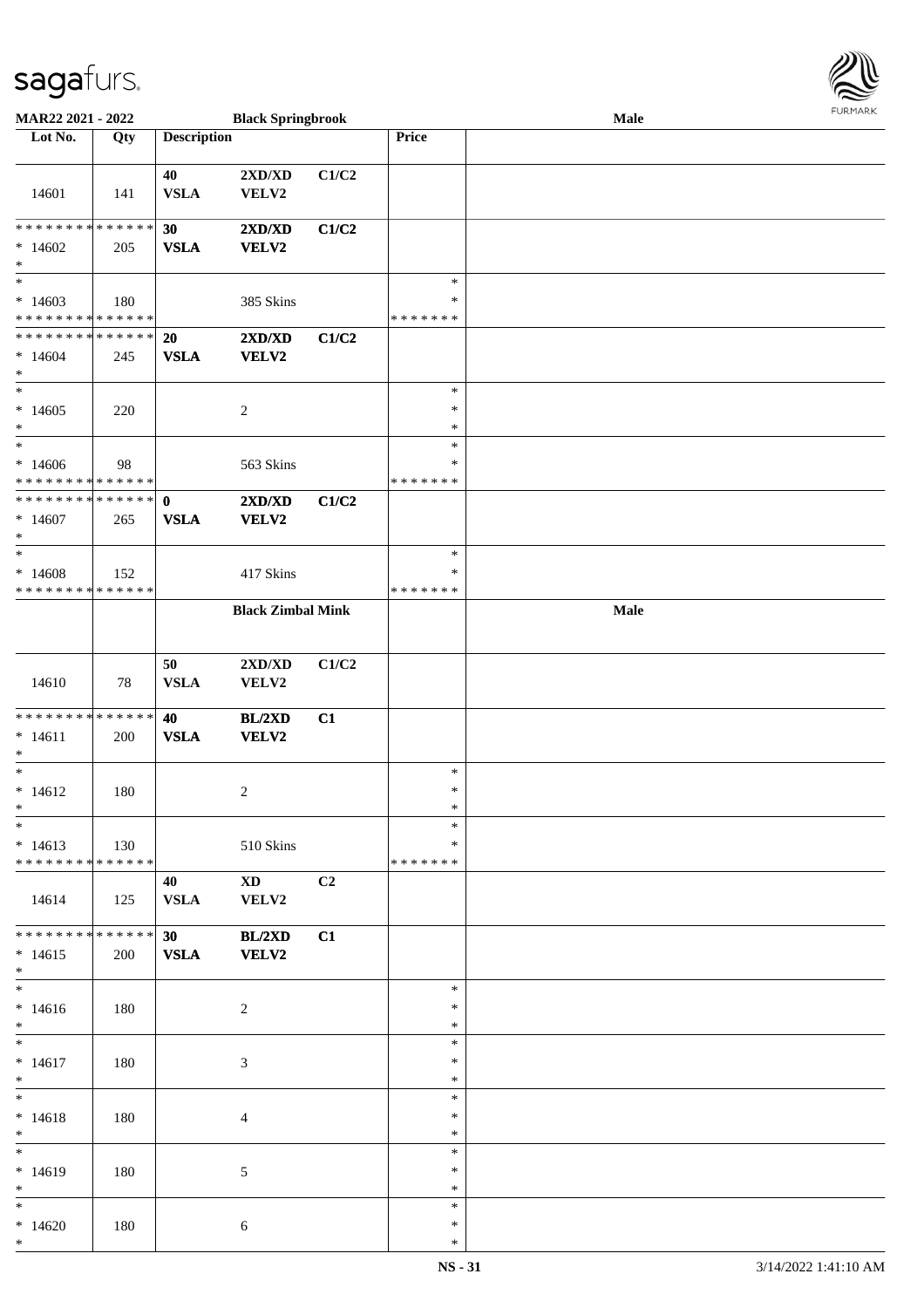\* \* \* \* \* \* \* \* \* \* \* \* \* \* \*

| MAR22 2021 - 2022                          |     |                    | <b>Black Zimbal Mink</b>         |                |               | Male | 10111111111 |
|--------------------------------------------|-----|--------------------|----------------------------------|----------------|---------------|------|-------------|
| Lot No.                                    | Qty | <b>Description</b> |                                  |                | Price         |      |             |
|                                            |     |                    |                                  |                | $\ast$        |      |             |
| $*$<br>$* 14621$                           |     | 30                 | BL/2XD                           | C1             | $\ast$        |      |             |
| $\ast$                                     | 180 | <b>VSLA</b>        | VELV2                            |                | $\ast$        |      |             |
| $*$                                        |     |                    |                                  |                | $\ast$        |      |             |
| $*14622$                                   | 180 |                    | 8                                |                | $\ast$        |      |             |
| $\ast$                                     |     |                    |                                  |                | $\ast$        |      |             |
| $\overline{\phantom{0}}$                   |     |                    |                                  |                | $\ast$        |      |             |
| $*14623$                                   | 62  |                    | 1522 Skins                       |                | ∗             |      |             |
| * * * * * * * * * * * * * *                |     |                    |                                  |                | * * * * * * * |      |             |
| * * * * * * * * <mark>* * * * * * *</mark> |     | 30                 | $\mathbf{X}\mathbf{D}$           | C2             |               |      |             |
| $* 14624$                                  | 200 | <b>VSLA</b>        | <b>VELV2</b>                     |                |               |      |             |
| $*$                                        |     |                    |                                  |                |               |      |             |
|                                            |     |                    |                                  |                | $\ast$        |      |             |
| $*14625$                                   | 180 |                    | $\sqrt{2}$                       |                | $\ast$        |      |             |
| $\ast$                                     |     |                    |                                  |                | $\ast$        |      |             |
| $\ast$                                     |     |                    |                                  |                | $\ast$        |      |             |
| $*14626$                                   | 92  |                    | 472 Skins                        |                | $\ast$        |      |             |
| * * * * * * * * <mark>* * * * * * *</mark> |     |                    |                                  |                | *******       |      |             |
| * * * * * * * * <mark>* * * * * * *</mark> |     | 20                 | BL/2XD                           | C1             |               |      |             |
| $*14627$                                   | 240 | <b>VSLA</b>        | VELV2                            |                |               |      |             |
| $\ast$<br>$\overline{\ast}$                |     |                    |                                  |                | $\ast$        |      |             |
|                                            |     |                    |                                  |                | $\ast$        |      |             |
| $*14628$<br>$\ast$                         | 220 |                    | 2                                |                | $\ast$        |      |             |
|                                            |     |                    |                                  |                | $\ast$        |      |             |
| $*14629$                                   | 220 |                    | 3                                |                | $\ast$        |      |             |
| $\ast$                                     |     |                    |                                  |                | $\ast$        |      |             |
| $\overline{\ast}$                          |     |                    |                                  |                | $\ast$        |      |             |
| $*14630$                                   | 47  |                    | 727 Skins                        |                | *             |      |             |
| * * * * * * * * <mark>* * * * * * *</mark> |     |                    |                                  |                | * * * * * * * |      |             |
|                                            |     | 20                 | $\mathbf{X}\mathbf{D}$           | C <sub>2</sub> |               |      |             |
| 14631                                      | 193 | <b>VSLA</b>        | VELV2                            |                |               |      |             |
|                                            |     |                    |                                  |                |               |      |             |
|                                            |     | $\mathbf{0}$       | 2XD/XD                           | C1/C2          |               |      |             |
| 14632                                      | 272 | <b>VSLA</b>        | VELV2                            |                |               |      |             |
|                                            |     |                    |                                  |                |               |      |             |
|                                            |     |                    | <b>Black David Dittrich-Ames</b> |                |               | Male |             |
|                                            |     |                    |                                  |                |               |      |             |
|                                            |     |                    |                                  |                |               |      |             |
| * * * * * * * * * * * * * * <mark>*</mark> |     | 40                 | 2XD/XD                           | C1/C2          |               |      |             |
| $*14634$                                   | 205 | <b>VSLA</b>        | <b>VELV2</b>                     |                |               |      |             |
| $*$<br>$\ast$                              |     |                    |                                  |                | $\ast$        |      |             |
| $*14635$                                   | 56  |                    | 261 Skins                        |                | ∗             |      |             |
| * * * * * * * * <mark>* * * * * *</mark>   |     |                    |                                  |                | * * * * * * * |      |             |
| * * * * * * * * <mark>* * * * * * *</mark> |     | 30                 | $2{\bf X}{\bf D}/{\bf X}{\bf D}$ | C1/C2          |               |      |             |
| $*14636$                                   | 205 | <b>VSLA</b>        | <b>VELV2</b>                     |                |               |      |             |
| $\ast$                                     |     |                    |                                  |                |               |      |             |
| $\ast$                                     |     |                    |                                  |                | $\ast$        |      |             |
| $*14637$                                   | 180 |                    | $\overline{c}$                   |                | $\ast$        |      |             |
| $*$                                        |     |                    |                                  |                | $\ast$        |      |             |
| $\ast$                                     |     |                    |                                  |                | $\ast$        |      |             |
| $*14638$                                   | 180 |                    | 3                                |                | $\ast$        |      |             |
| $\ast$                                     |     |                    |                                  |                | $\ast$        |      |             |
| $\ddot{x}$                                 |     |                    |                                  |                | $\ast$        |      |             |
| $*14639$                                   | 180 |                    | $\overline{4}$                   |                | $\ast$        |      |             |
| $*$                                        |     |                    |                                  |                | $\ast$        |      |             |
| $\ast$                                     |     |                    |                                  |                | $\ast$        |      |             |
| $*14640$                                   | 120 |                    | 865 Skins                        |                | $\ast$        |      |             |

\* \* \* \* \* \* \*

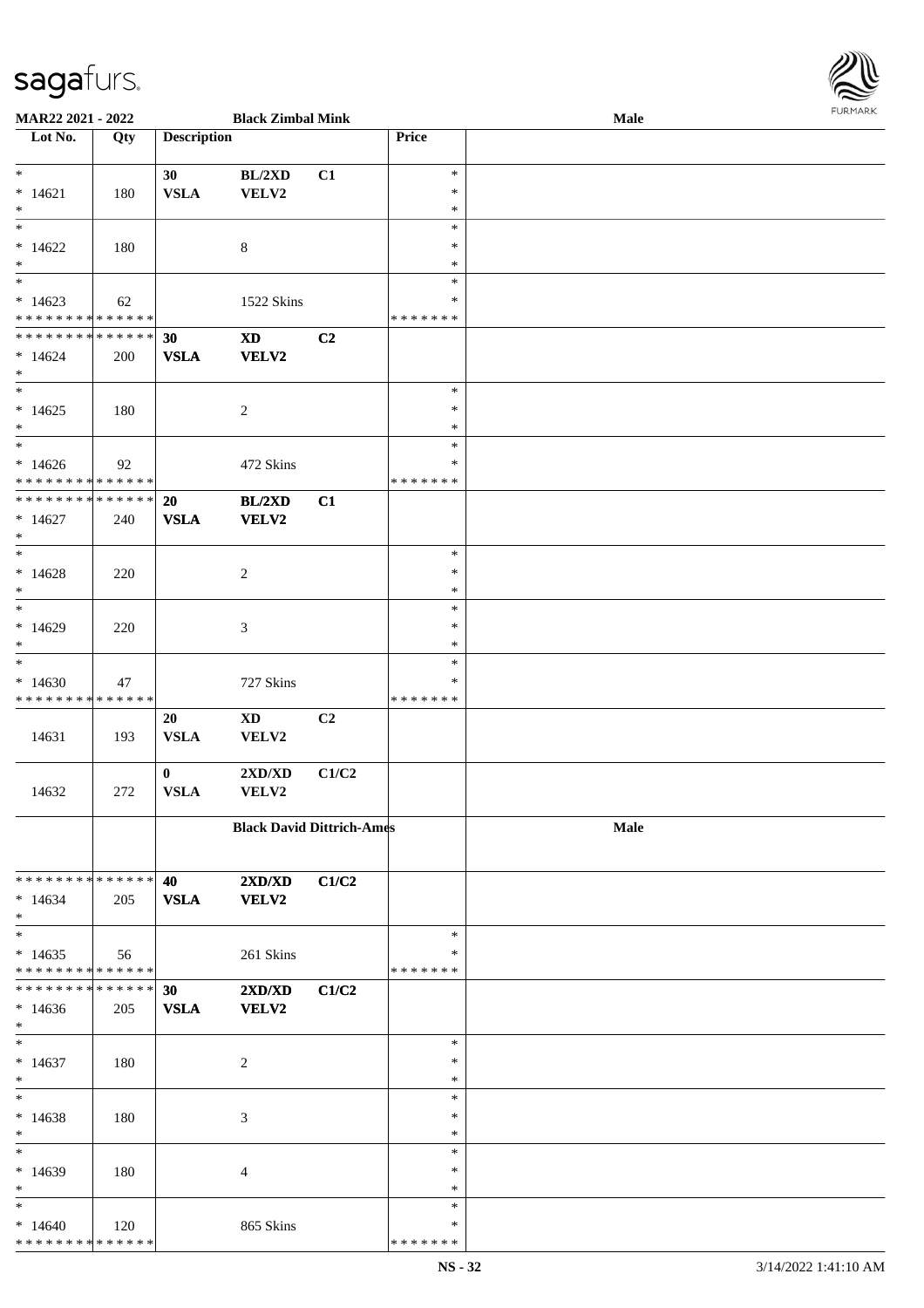

| MAR22 2021 - 2022               |     |                    | <b>Black David Dittrich-Ames</b>            |                |               | Male |  |
|---------------------------------|-----|--------------------|---------------------------------------------|----------------|---------------|------|--|
| Lot No.                         | Qty | <b>Description</b> |                                             |                | Price         |      |  |
|                                 |     |                    |                                             |                |               |      |  |
| * * * * * * * * * * * * * *     |     | 20                 | BL/2XD                                      | C1             |               |      |  |
|                                 |     |                    |                                             |                |               |      |  |
| $* 14641$                       | 245 | <b>VSLA</b>        | <b>VELV2</b>                                |                |               |      |  |
| $*$                             |     |                    |                                             |                |               |      |  |
| $*$                             |     |                    |                                             |                | $\ast$        |      |  |
| $*14642$                        | 220 |                    | 2                                           |                | ∗             |      |  |
| $*$                             |     |                    |                                             |                | ∗             |      |  |
| $\overline{\phantom{0}}$        |     |                    |                                             |                | $\ast$        |      |  |
| $*14643$                        | 234 |                    |                                             |                | ∗             |      |  |
| * * * * * * * * * * * * * *     |     |                    | 699 Skins                                   |                |               |      |  |
|                                 |     |                    |                                             |                | * * * * * * * |      |  |
| * * * * * * * * * * * * * *     |     | 20                 | $\mathbf{X}\mathbf{D}/\mathbf{D}\mathbf{K}$ | C2             |               |      |  |
| $*14644$                        | 245 | <b>VSLA</b>        | <b>VELV2</b>                                |                |               |      |  |
| $*$                             |     |                    |                                             |                |               |      |  |
| $*$                             |     |                    |                                             |                | $\ast$        |      |  |
| $*14645$                        | 220 |                    | $\overline{c}$                              |                | $\ast$        |      |  |
|                                 |     |                    |                                             |                | $\ast$        |      |  |
| $*$<br>$\overline{\phantom{0}}$ |     |                    |                                             |                |               |      |  |
|                                 |     |                    |                                             |                | $\ast$        |      |  |
| $* 14646$                       | 220 |                    | $\mathfrak{Z}$                              |                | $\ast$        |      |  |
| $*$                             |     |                    |                                             |                | $\ast$        |      |  |
| $\ast$                          |     |                    |                                             |                | $\ast$        |      |  |
| $* 14647$                       | 100 |                    | 785 Skins                                   |                | ∗             |      |  |
| * * * * * * * * * * * * * * *   |     |                    |                                             |                | *******       |      |  |
|                                 |     |                    |                                             |                |               |      |  |
| * * * * * * * * * * * * * * *   |     | $\mathbf{0}$       | 2XD/XD                                      | C1/C2          |               |      |  |
| $*14648$                        | 265 | <b>VSLA</b>        | <b>VELV2</b>                                |                |               |      |  |
| $*$                             |     |                    |                                             |                |               |      |  |
| $*$                             |     |                    |                                             |                | $\ast$        |      |  |
| $*14649$                        | 240 |                    | $\overline{c}$                              |                | ∗             |      |  |
| $*$                             |     |                    |                                             |                | $\ast$        |      |  |
|                                 |     |                    |                                             |                |               |      |  |
| $*$                             |     |                    |                                             |                | $\ast$        |      |  |
| $*14650$                        | 240 |                    | 3                                           |                | $\ast$        |      |  |
| $*$                             |     |                    |                                             |                | $\ast$        |      |  |
| $*$                             |     |                    |                                             |                | $\ast$        |      |  |
| $* 14651$                       | 240 |                    | $\overline{4}$                              |                | $\ast$        |      |  |
| $*$                             |     |                    |                                             |                | $\ast$        |      |  |
|                                 |     |                    |                                             |                |               |      |  |
| $*$                             |     |                    |                                             |                | $\ast$        |      |  |
| $*14652$                        | 240 |                    | 5                                           |                | $\ast$        |      |  |
| $*$                             |     |                    |                                             |                | $\ast$        |      |  |
| $\ast$                          |     |                    |                                             |                | $\ast$        |      |  |
| $*14653$                        | 104 |                    | 1329 Skins                                  |                | *             |      |  |
| * * * * * * * * * * * * * *     |     |                    |                                             |                | *******       |      |  |
|                                 |     |                    |                                             |                |               |      |  |
|                                 |     |                    | <b>Black E&amp;M Dittrich</b>               |                |               | Male |  |
|                                 |     |                    |                                             |                |               |      |  |
|                                 |     |                    |                                             |                |               |      |  |
|                                 |     | 50                 | 2XD/XD                                      | C1/C2          |               |      |  |
| 14655                           | 82  | <b>VSLA</b>        | VELV2                                       |                |               |      |  |
|                                 |     |                    |                                             |                |               |      |  |
| * * * * * * * * * * * * * * *   |     |                    |                                             |                |               |      |  |
|                                 |     | 40                 | BL/2XD                                      | C1             |               |      |  |
| $*14656$                        | 205 | <b>VSLA</b>        | <b>VELV2</b>                                |                |               |      |  |
| $*$                             |     |                    |                                             |                |               |      |  |
| $*$                             |     |                    |                                             |                | $\ast$        |      |  |
| $*14657$                        | 185 |                    | 390 Skins                                   |                | ∗             |      |  |
| * * * * * * * * * * * * * *     |     |                    |                                             |                | *******       |      |  |
| * * * * * * * * * * * * * * *   |     | 40                 |                                             |                |               |      |  |
|                                 |     |                    | XD/DK                                       | C <sub>2</sub> |               |      |  |
| $*14658$                        | 205 | <b>VSLA</b>        | VELV2                                       |                |               |      |  |
| $*$                             |     |                    |                                             |                |               |      |  |
| $*$                             |     |                    |                                             |                | $\ast$        |      |  |
| $*14659$                        | 49  |                    | 254 Skins                                   |                | ∗             |      |  |
| * * * * * * * * * * * * * *     |     |                    |                                             |                | *******       |      |  |
| * * * * * * * * * * * * * * *   |     | 30                 | BL/2XD                                      | C1             |               |      |  |
|                                 |     |                    |                                             |                |               |      |  |
| $*14660$                        | 205 | <b>VSLA</b>        | <b>VELV2</b>                                |                |               |      |  |
| $\ast$                          |     |                    |                                             |                |               |      |  |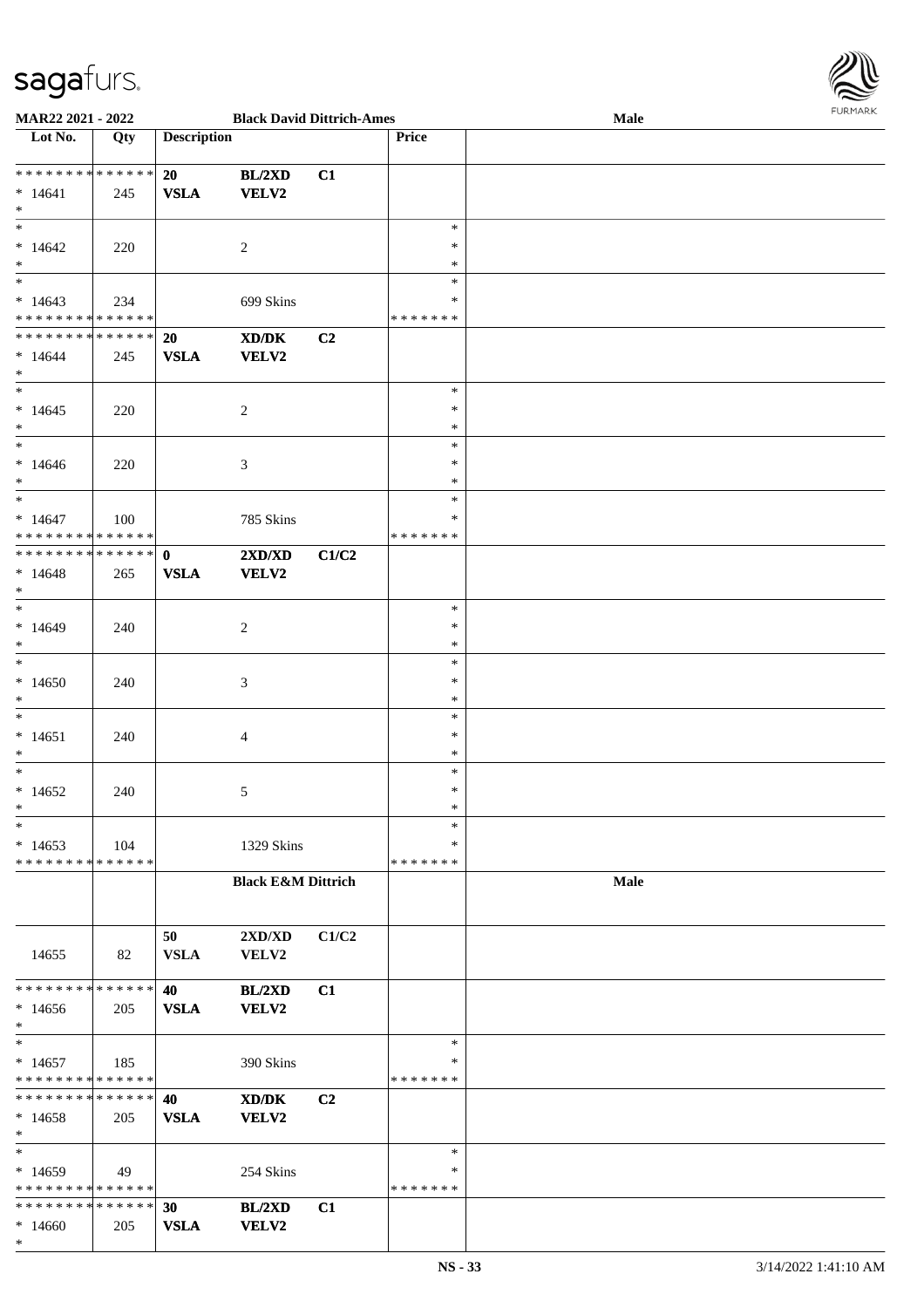

| <b>MAR22 2021 - 2022</b>                   |     |                    | <b>Black E&amp;M Dittrich</b>    |                |               | Male        |  |
|--------------------------------------------|-----|--------------------|----------------------------------|----------------|---------------|-------------|--|
| Lot No.                                    | Qty | <b>Description</b> |                                  |                | <b>Price</b>  |             |  |
|                                            |     |                    |                                  |                |               |             |  |
| $*$                                        |     | 30                 | BL/2XD                           | C1             | $\ast$        |             |  |
| $*14661$                                   | 180 | <b>VSLA</b>        | VELV2                            |                | $\ast$        |             |  |
| $\ast$                                     |     |                    |                                  |                | $\ast$        |             |  |
|                                            |     |                    |                                  |                | $\ast$        |             |  |
|                                            |     |                    |                                  |                |               |             |  |
| $*14662$                                   | 180 |                    | 3                                |                | ∗             |             |  |
| $*$                                        |     |                    |                                  |                | $\ast$        |             |  |
| $\overline{\phantom{0}}$                   |     |                    |                                  |                | $\ast$        |             |  |
| $*14663$                                   | 130 |                    | 695 Skins                        |                | $\ast$        |             |  |
| * * * * * * * * * * * * * *                |     |                    |                                  |                | * * * * * * * |             |  |
| * * * * * * * * * * * * * * *              |     | 30                 | XD/DK                            | C <sub>2</sub> |               |             |  |
| $*14664$                                   | 205 | <b>VSLA</b>        | VELV2                            |                |               |             |  |
| $*$                                        |     |                    |                                  |                |               |             |  |
| $*$                                        |     |                    |                                  |                | $\ast$        |             |  |
| $*14665$                                   |     |                    |                                  |                | $\ast$        |             |  |
|                                            | 180 |                    | 2                                |                | $\ast$        |             |  |
| $*$                                        |     |                    |                                  |                |               |             |  |
| $\ast$                                     |     |                    |                                  |                | $\ast$        |             |  |
| $*14666$                                   | 97  |                    | 482 Skins                        |                | $\ast$        |             |  |
| ******** <mark>******</mark>               |     |                    |                                  |                | *******       |             |  |
| * * * * * * * * * * * * * * *              |     | <b>20</b>          | BL/2XD                           | C1             |               |             |  |
| $*14667$                                   | 245 | <b>VSLA</b>        | VELV2                            |                |               |             |  |
| $*$                                        |     |                    |                                  |                |               |             |  |
|                                            |     |                    |                                  |                | $\ast$        |             |  |
| $*14668$                                   | 57  |                    | 302 Skins                        |                | ∗             |             |  |
| * * * * * * * * * * * * * * *              |     |                    |                                  |                | *******       |             |  |
| * * * * * * * * * * * * * * *              |     |                    |                                  |                |               |             |  |
|                                            |     | <b>20</b>          | XD/DK                            | C <sub>2</sub> |               |             |  |
| $*14669$                                   | 245 | <b>VSLA</b>        | VELV2                            |                |               |             |  |
| $*$                                        |     |                    |                                  |                |               |             |  |
| $*$                                        |     |                    |                                  |                | $\ast$        |             |  |
| $*14670$                                   | 137 |                    | 382 Skins                        |                | ∗             |             |  |
| * * * * * * * * * * * * * *                |     |                    |                                  |                | * * * * * * * |             |  |
|                                            |     | $\bf{0}$           | $2{\bf X}{\bf D}/{\bf X}{\bf D}$ | C1/C2          |               |             |  |
| 14671                                      | 187 | <b>VSLA</b>        | VELV2                            |                |               |             |  |
|                                            |     |                    |                                  |                |               |             |  |
|                                            |     |                    | <b>Black Patrick</b>             |                |               | <b>Male</b> |  |
|                                            |     |                    |                                  |                |               |             |  |
|                                            |     |                    |                                  |                |               |             |  |
|                                            |     | 50                 | $2{\bf X}{\bf D}/{\bf X}{\bf D}$ | C1/C2          |               |             |  |
| 14673                                      | 47  | <b>VSLA</b>        | VELV2                            |                |               |             |  |
|                                            |     |                    |                                  |                |               |             |  |
| * * * * * * * * * * * * * * *              |     | <b>40</b>          |                                  |                |               |             |  |
|                                            |     |                    | BL/2XD                           | C1             |               |             |  |
| $* 14674$                                  | 205 | <b>VSLA</b>        | VELV2                            |                |               |             |  |
| $*$                                        |     |                    |                                  |                |               |             |  |
| $*$                                        |     |                    |                                  |                | $\ast$        |             |  |
| $*14675$                                   | 180 |                    | 2                                |                | $\ast$        |             |  |
| $*$                                        |     |                    |                                  |                | $\ast$        |             |  |
| $*$                                        |     |                    |                                  |                | $\ast$        |             |  |
| $*14676$                                   | 163 |                    | 548 Skins                        |                | *             |             |  |
| * * * * * * * * * * * * * *                |     |                    |                                  |                | * * * * * * * |             |  |
| * * * * * * * * <mark>* * * * * * *</mark> |     | 40                 | XD/DK                            | C <sub>2</sub> |               |             |  |
| $*14677$                                   |     | <b>VSLA</b>        |                                  |                |               |             |  |
| $*$                                        | 205 |                    | <b>VELV2</b>                     |                |               |             |  |
| $*$                                        |     |                    |                                  |                | $\ast$        |             |  |
|                                            |     |                    |                                  |                |               |             |  |
| $*14678$                                   | 60  |                    | 265 Skins                        |                | ∗             |             |  |
| * * * * * * * * * * * * * * *              |     |                    |                                  |                | *******       |             |  |
| * * * * * * * * * * * * * * *              |     | 30                 | XD/DK                            | C <sub>2</sub> |               |             |  |
| $*14679$                                   | 205 | <b>VSLA</b>        | VELV2                            |                |               |             |  |
| $*$                                        |     |                    |                                  |                |               |             |  |
| $*$                                        |     |                    |                                  |                | $\ast$        |             |  |
| $*14680$                                   | 180 |                    | 2                                |                | $\ast$        |             |  |
| $*$                                        |     |                    |                                  |                | $\ast$        |             |  |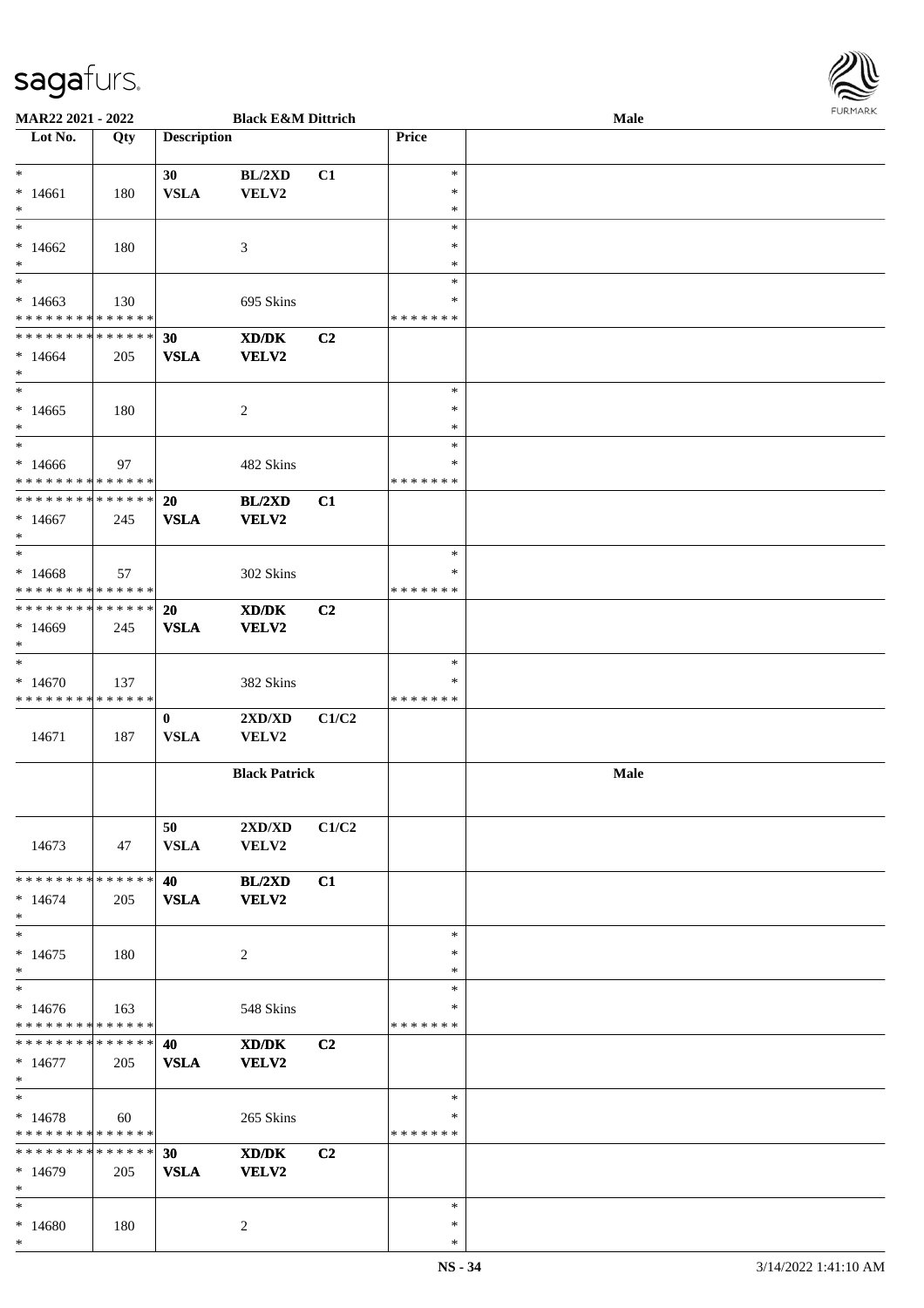| MAR22 2021 - 2022                                           |     |                             | <b>Black Patrick</b>                                 |    |                                   | Male | FURMARK |
|-------------------------------------------------------------|-----|-----------------------------|------------------------------------------------------|----|-----------------------------------|------|---------|
| Lot No.                                                     | Qty | <b>Description</b>          |                                                      |    | Price                             |      |         |
| $*$<br>$* 14681$<br>$*$                                     | 180 | 30<br><b>VSLA</b>           | $\mathbf{X}\mathbf{D}/\mathbf{D}\mathbf{K}$<br>VELV2 | C2 | $\ast$<br>$\ast$<br>$\ast$        |      |         |
| $*$<br>$*14682$<br>$*$                                      | 180 |                             | 4                                                    |    | $\ast$<br>$\ast$<br>$\ast$        |      |         |
| $*14683$<br>$*$                                             | 180 |                             | 5                                                    |    | $\ast$<br>$\ast$<br>$\ast$        |      |         |
| $* 14684$<br>$*$                                            | 180 |                             | 6                                                    |    | $\ast$<br>$\ast$<br>$\ast$        |      |         |
| $*14685$<br>* * * * * * * * * * * * * *                     | 96  |                             | 1201 Skins                                           |    | $\ast$<br>$\ast$<br>* * * * * * * |      |         |
| * * * * * * * * <mark>* * * * * *</mark><br>$*14686$<br>$*$ | 245 | 20<br><b>VSLA</b>           | XD/DK<br>VELV2                                       | C2 |                                   |      |         |
| $*$<br>$* 14687$<br>$*$                                     | 220 |                             | 2                                                    |    | $\ast$<br>$\ast$<br>$\ast$        |      |         |
| $* 14688$<br>$*$                                            | 220 |                             | 3                                                    |    | $\ast$<br>$\ast$<br>$\ast$        |      |         |
| $*$<br>* 14689<br>$*$                                       | 220 |                             | 4                                                    |    | $\ast$<br>$\ast$<br>$\ast$        |      |         |
| $*$<br>$*14690$<br>* * * * * * * * * * * * * * *            | 70  |                             | 975 Skins                                            |    | $\ast$<br>$\ast$<br>* * * * * * * |      |         |
| ******** <mark>******</mark><br>$*14691$<br>$*$             | 265 | $\mathbf{0}$<br><b>VSLA</b> | XD/DK<br><b>VELV2</b>                                | C2 |                                   |      |         |
| $*14692$<br>* * * * * * * * <mark>* * * * * * *</mark>      | 88  |                             | 353 Skins                                            |    | $\ast$<br>$\ast$<br>* * * * * * * |      |         |

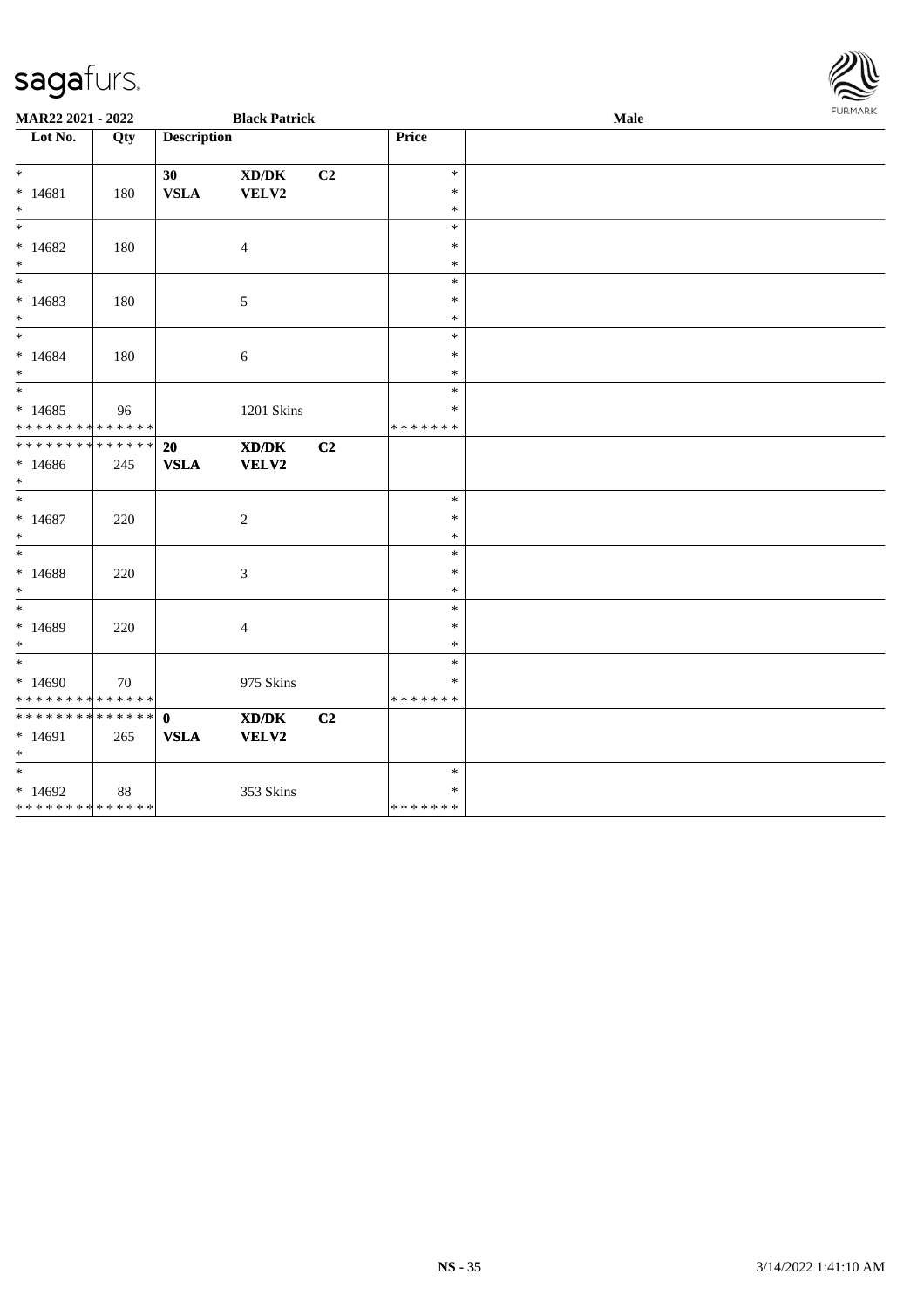

| <b>MAR22 2021 - 2022</b>                 |     |                                 | <b>Black Deep North</b>   |       |                         | Female |  |
|------------------------------------------|-----|---------------------------------|---------------------------|-------|-------------------------|--------|--|
| Lot No.                                  | Qty | <b>Description</b>              |                           |       | Price                   |        |  |
| 24361                                    | 236 | $\mathbf{1}$<br><b>GLMA</b>     | BL/2XD                    | C1    |                         |        |  |
|                                          |     |                                 |                           |       |                         |        |  |
|                                          |     |                                 | <b>Black Cherry Grove</b> |       |                         | Female |  |
| 24363                                    | 103 | $\bf{0}$<br><b>GLMA</b>         | 2XD/XD<br>VELV1           | C1/C2 |                         |        |  |
| 24364                                    | 241 | $\mathbf{1}$<br><b>GLMA</b>     | 2XD/XD<br><b>VELV1</b>    | C1/C2 |                         |        |  |
| 24365                                    | 170 | $\boldsymbol{2}$<br><b>GLMA</b> | 2XD/XD<br><b>VELV1</b>    | C1/C2 |                         |        |  |
|                                          |     |                                 | <b>Black Springbrook</b>  |       |                         | Female |  |
| 24367                                    | 299 | $\bf{0}$<br><b>GLMA</b>         | 2XD/XD<br>VELV2           | C1/C2 |                         |        |  |
| * * * * * * * * * * * * * * *            |     | $\mathbf{1}$                    | BL/2XD                    | C1    |                         |        |  |
| * 24368<br>$\ast$                        | 485 | <b>GLMA</b>                     | VELV2                     |       |                         |        |  |
| $\overline{\ast}$                        |     |                                 |                           |       | $\ast$                  |        |  |
| * 24369<br>* * * * * * * * * * * * * *   | 460 |                                 | 945 Skins                 |       | $\ast$<br>* * * * * * * |        |  |
| ******** <mark>******</mark>             |     | $\mathbf{1}$                    | 2XD/XD                    | C1/C2 |                         |        |  |
| * 24370<br>$*$                           | 485 | <b>GLMA</b>                     | VELV2                     |       |                         |        |  |
| $\ast$                                   |     |                                 |                           |       | $\ast$                  |        |  |
| $* 24371$<br>$\ast$                      | 460 |                                 | $\sqrt{2}$                |       | $\ast$<br>$\ast$        |        |  |
| $*$                                      |     |                                 |                           |       | $\ast$                  |        |  |
| $* 24372$                                | 112 |                                 | 1057 Skins                |       | $\ast$                  |        |  |
| * * * * * * * * * * * * * *              |     |                                 |                           |       | * * * * * * *           |        |  |
| $* 24373$<br>$\ast$                      | 485 | <b>GLMA</b>                     | 2XD/XD<br><b>VELV2</b>    | C1/C2 |                         |        |  |
| $*$                                      |     |                                 |                           |       | $\ast$<br>∗             |        |  |
| $* 24374$<br>$*$                         | 460 |                                 | 2                         |       | $\ast$                  |        |  |
| $*$                                      |     |                                 |                           |       | $\ast$                  |        |  |
| $* 24375$<br>* * * * * * * * * * * * * * | 445 |                                 | 1390 Skins                |       | ∗<br>* * * * * * *      |        |  |
| 24376                                    | 471 | $\mathbf{2}$<br><b>GLMA</b>     | 2XD/XD<br>VELV2           | C1/C2 |                         |        |  |
|                                          |     |                                 | <b>Black Zimbal Mink</b>  |       |                         | Female |  |
|                                          |     | $\mathbf{0}$                    | BL/2XD                    | C1    |                         |        |  |
| 24378                                    | 318 | <b>GLMA</b>                     | VELV2                     |       |                         |        |  |
| ******** <mark>******</mark>             |     | $1 \qquad \qquad$               | BL/2XD                    | C1    |                         |        |  |
| * 24379<br>$\ast$                        | 480 | <b>GLMA</b>                     | VELV2                     |       |                         |        |  |
| $*$<br>* 24380                           |     |                                 |                           |       | $\ast$<br>$\ast$        |        |  |
| $*$                                      | 460 |                                 | 2                         |       | $\ast$                  |        |  |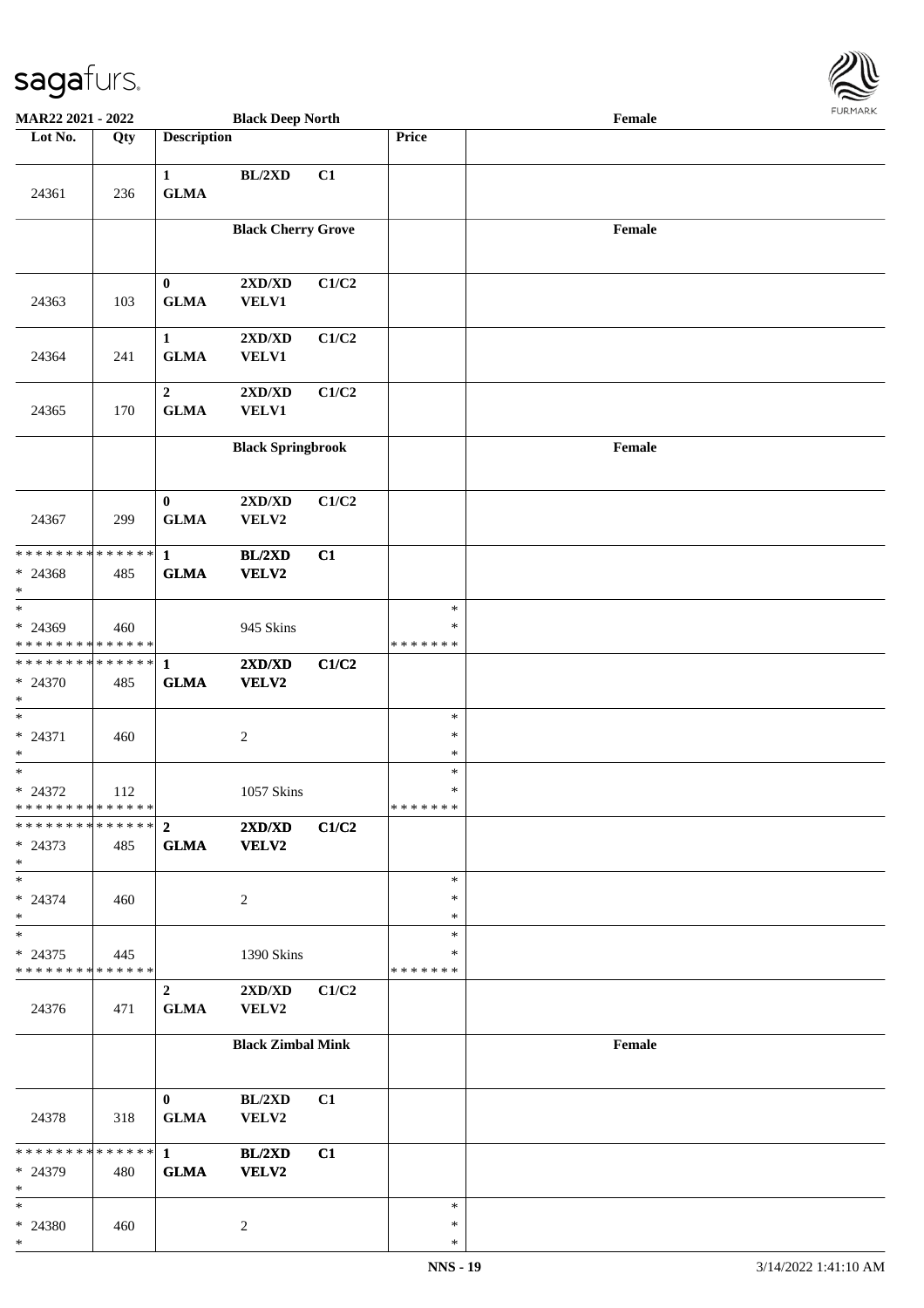

| MAR22 2021 - 2022                        |     |                    | <b>Black Zimbal Mink</b>         |                |               | Female | <b>FUNITANN</b> |
|------------------------------------------|-----|--------------------|----------------------------------|----------------|---------------|--------|-----------------|
| Lot No.                                  | Qty | <b>Description</b> |                                  |                | Price         |        |                 |
|                                          |     |                    |                                  |                |               |        |                 |
| $*$                                      |     | $\mathbf{1}$       | BL/2XD                           | C1             | $\ast$        |        |                 |
| * 24381                                  | 460 | <b>GLMA</b>        | VELV2                            |                | $\ast$        |        |                 |
| $*$                                      |     |                    |                                  |                | $\ast$        |        |                 |
| $\ast$                                   |     |                    |                                  |                | $\ast$        |        |                 |
| * 24382                                  | 59  |                    | 1459 Skins                       |                | ∗             |        |                 |
| * * * * * * * * * * * * * *              |     |                    |                                  |                | * * * * * * * |        |                 |
|                                          |     | $\mathbf{1}$       | $\mathbf{X}\mathbf{D}$           | C2             |               |        |                 |
| 24383                                    | 277 | <b>GLMA</b>        | VELV2                            |                |               |        |                 |
|                                          |     |                    |                                  |                |               |        |                 |
| * * * * * * * * * * * * * * *            |     | $\mathbf{2}$       | <b>BL/2XD</b>                    | C1             |               |        |                 |
| $* 24384$                                | 480 | <b>GLMA</b>        | <b>VELV2</b>                     |                |               |        |                 |
| $*$                                      |     |                    |                                  |                |               |        |                 |
| $\overline{\phantom{0}}$                 |     |                    |                                  |                | $\ast$        |        |                 |
|                                          |     |                    |                                  |                | $\ast$        |        |                 |
| $* 24385$<br>* * * * * * * * * * * * * * | 278 |                    | 758 Skins                        |                | * * * * * * * |        |                 |
|                                          |     |                    |                                  |                |               |        |                 |
|                                          |     | $\overline{2}$     | $\mathbf{X}\mathbf{D}$           | C2             |               |        |                 |
| 24386                                    | 156 | <b>GLMA</b>        | VELV2                            |                |               |        |                 |
|                                          |     |                    |                                  |                |               |        |                 |
|                                          |     |                    | <b>Black David Dittrich-Ames</b> |                |               | Female |                 |
|                                          |     |                    |                                  |                |               |        |                 |
|                                          |     |                    |                                  |                |               |        |                 |
| ******** <mark>******</mark>             |     | $\mathbf{0}$       | 2XD/XD                           | C1/C2          |               |        |                 |
| $* 24388$                                | 445 | <b>GLMA</b>        | VELV2                            |                |               |        |                 |
| $\ast$                                   |     |                    |                                  |                |               |        |                 |
| $\ast$                                   |     |                    |                                  |                | $\ast$        |        |                 |
| * 24389                                  | 241 |                    | 686 Skins                        |                | ∗             |        |                 |
| * * * * * * * * * * * * * *              |     |                    |                                  |                | * * * * * * * |        |                 |
|                                          |     | $\bf{0}$           | 2XD/XD                           | C1/C2          |               |        |                 |
| 24390                                    | 158 | <b>GLMA</b>        | VELV2                            |                |               |        |                 |
|                                          |     |                    |                                  |                |               |        |                 |
| * * * * * * * * * * * * * *              |     | $\mathbf{1}$       | BL/2XD                           | C1             |               |        |                 |
| * 24391                                  | 485 | <b>GLMA</b>        | VELV2                            |                |               |        |                 |
| $*$                                      |     |                    |                                  |                |               |        |                 |
| $*$                                      |     |                    |                                  |                | $\ast$        |        |                 |
| $* 24392$                                | 460 |                    | $\overline{c}$                   |                | $\ast$        |        |                 |
| $*$ $-$                                  |     |                    |                                  |                | $\ast$        |        |                 |
| $\ast$                                   |     |                    |                                  |                | $\ast$        |        |                 |
| $* 24393$                                | 460 |                    | 3                                |                | $\ast$        |        |                 |
| $*$                                      |     |                    |                                  |                | $\ast$        |        |                 |
| $\ast$                                   |     |                    |                                  |                | $\ast$        |        |                 |
| * 24394                                  | 331 |                    | 1736 Skins                       |                | ∗             |        |                 |
| * * * * * * * * * * * * * *              |     |                    |                                  |                | * * * * * * * |        |                 |
| ******** <mark>******</mark>             |     | $\mathbf 1$        | 2XD/XD                           | C1/C2          |               |        |                 |
| $* 24395$                                | 485 | <b>GLMA</b>        | <b>VELV2</b>                     |                |               |        |                 |
| $*$                                      |     |                    |                                  |                |               |        |                 |
| $\ast$                                   |     |                    |                                  |                | $\ast$        |        |                 |
| * 24396                                  | 460 |                    | 2                                |                | ∗             |        |                 |
| $*$                                      |     |                    |                                  |                | $\ast$        |        |                 |
| $\ast$                                   |     |                    |                                  |                | $\ast$        |        |                 |
| $* 24397$                                | 446 |                    | 1391 Skins                       |                | ∗             |        |                 |
| * * * * * * * * * * * * * *              |     |                    |                                  |                | * * * * * * * |        |                 |
| ************** 1                         |     |                    | XD/DK                            | C <sub>2</sub> |               |        |                 |
| * 24398                                  | 485 | <b>GLMA</b>        | VELV2                            |                |               |        |                 |
| $*$                                      |     |                    |                                  |                |               |        |                 |
| $\ast$                                   |     |                    |                                  |                | $\ast$        |        |                 |
| * 24399                                  | 389 |                    | 874 Skins                        |                | ∗             |        |                 |
| * * * * * * * * * * * * * *              |     |                    |                                  |                | * * * * * * * |        |                 |
| * * * * * * * * * * * * * * *            |     | $\mathbf{2}$       | BL/2XD                           | C1             |               |        |                 |
| $* 24400$                                | 485 | <b>GLMA</b>        | VELV2                            |                |               |        |                 |
| $*$                                      |     |                    |                                  |                |               |        |                 |
|                                          |     |                    |                                  |                |               |        |                 |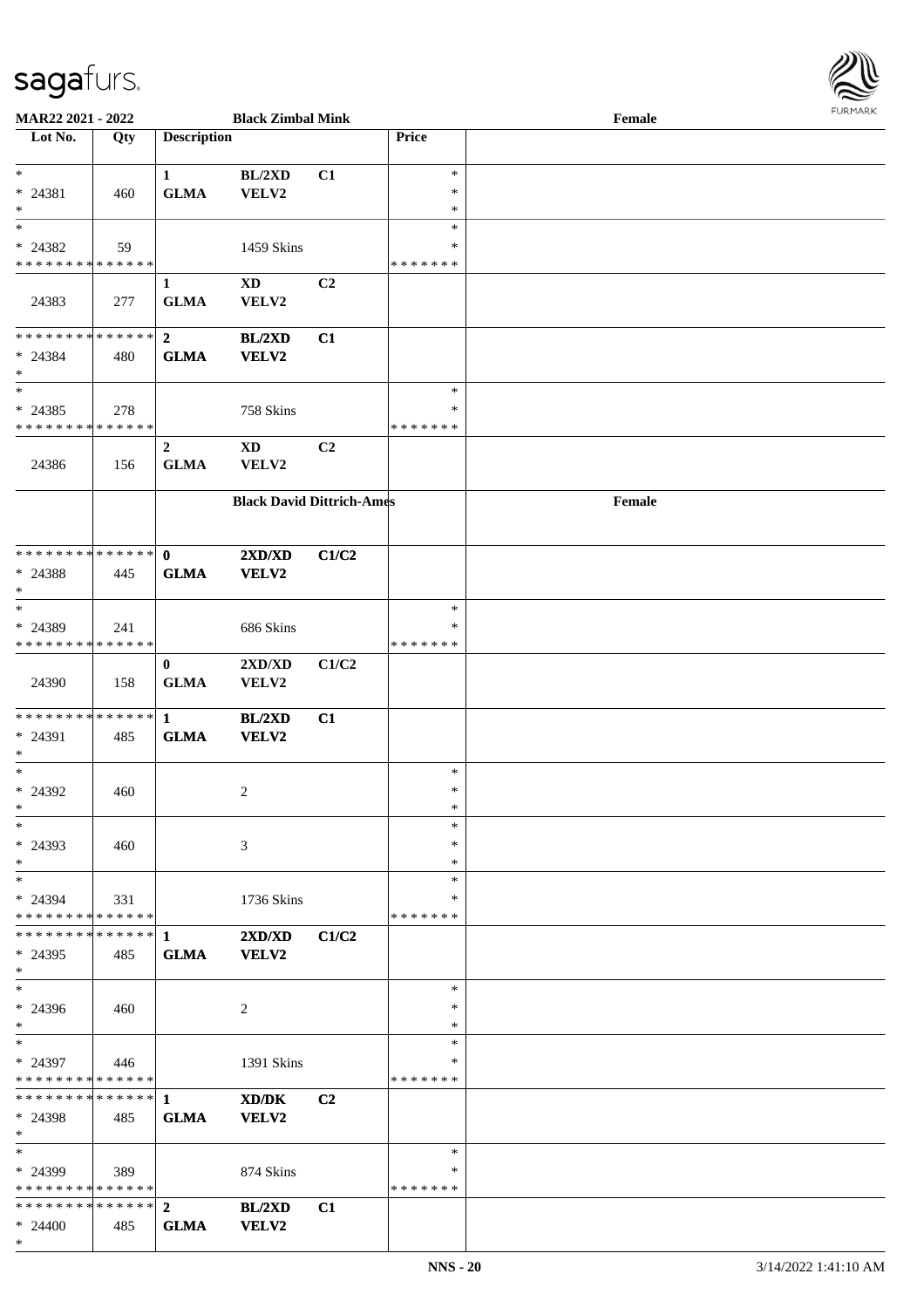

| MAR22 2021 - 2022                  |       |                    | <b>Black David Dittrich-Ames</b> |       |                  | Female |
|------------------------------------|-------|--------------------|----------------------------------|-------|------------------|--------|
| $\overline{\phantom{1}}$ Lot No.   | Qty   | <b>Description</b> |                                  |       | Price            |        |
|                                    |       |                    |                                  |       |                  |        |
| $*$                                |       | $\overline{2}$     | BL/2XD                           | C1    | $\ast$           |        |
| $* 24401$                          | 460   | ${\bf GLMA}$       | VELV2                            |       | $\ast$           |        |
| $\ast$                             |       |                    |                                  |       | $\ast$           |        |
| $\ast$                             |       |                    |                                  |       | $\ast$           |        |
| $* 24402$                          | 460   |                    | 3                                |       | $\ast$           |        |
| $\ast$<br>$\overline{\phantom{0}}$ |       |                    |                                  |       | $\ast$<br>$\ast$ |        |
|                                    |       |                    |                                  |       | ∗                |        |
| $* 24403$<br>$\ast$                | 460   |                    | $\overline{4}$                   |       | $\ast$           |        |
| $\overline{\ast}$                  |       |                    |                                  |       | $\ast$           |        |
| $* 24404$                          | 435   |                    | 2300 Skins                       |       | *                |        |
| * * * * * * * * * * * * * * *      |       |                    |                                  |       | * * * * * * *    |        |
| **************                     |       | $\overline{2}$     | 2XD/XD                           | C1/C2 |                  |        |
| $* 24405$                          | 485   | <b>GLMA</b>        | <b>VELV2</b>                     |       |                  |        |
| $\ast$                             |       |                    |                                  |       |                  |        |
| $\overline{\ast}$                  |       |                    |                                  |       | $\ast$           |        |
| $* 24406$                          | 460   |                    | $\overline{2}$                   |       | $\ast$           |        |
| $\ast$                             |       |                    |                                  |       | $\ast$           |        |
| $\ast$                             |       |                    |                                  |       | $\ast$           |        |
| $* 24407$                          | 470   |                    | 1415 Skins                       |       | *                |        |
| * * * * * * * * * * * * * * *      |       |                    |                                  |       | * * * * * * *    |        |
| **************                     |       | $\mathbf{2}$       | XD/DK                            | C2    |                  |        |
| $* 24408$                          | 485   | <b>GLMA</b>        | <b>VELV2</b>                     |       |                  |        |
| $\ast$                             |       |                    |                                  |       |                  |        |
| $\overline{\phantom{a}^*}$         |       |                    |                                  |       | $\ast$           |        |
| $* 24409$                          | 460   |                    | $\overline{2}$                   |       | $\ast$           |        |
| $\ast$                             |       |                    |                                  |       | $\ast$           |        |
| $\ast$                             |       |                    |                                  |       | $\ast$           |        |
| $* 24410$                          | 439   |                    | 1384 Skins                       |       | *                |        |
| * * * * * * * * * * * * * *        |       |                    |                                  |       | * * * * * * *    |        |
| * * * * * * * * * * * * * * *      |       | $\mathbf{3}$       | 2XD/XD                           | C1/C2 |                  |        |
| $* 24411$                          | 525   | <b>GLMA</b>        | VELV2                            |       |                  |        |
| $\ast$                             |       |                    |                                  |       |                  |        |
| $\ast$                             |       |                    |                                  |       | $\ast$           |        |
| $* 24412$                          | 500   |                    | $\overline{2}$                   |       | $\ast$           |        |
| $*$                                |       |                    |                                  |       | $\ast$           |        |
| $\ast$                             |       |                    |                                  |       | $\ast$           |        |
| $* 24413$                          | 354   |                    | 1379 Skins                       |       | *                |        |
| * * * * * * * * * * * * * * *      |       |                    |                                  |       | * * * * * * *    |        |
|                                    |       | $\mathbf{3}$       | $2{\bf X}{\bf D}/{\bf X}{\bf D}$ | C1/C2 |                  |        |
| 24414                              | 154   | <b>GLMA</b>        | VELV2                            |       |                  |        |
|                                    |       |                    |                                  |       |                  |        |
|                                    |       |                    | <b>Black E&amp;M Dittrich</b>    |       |                  | Female |
|                                    |       |                    |                                  |       |                  |        |
| * * * * * * * * * * * * * * *      |       | $\mathbf{0}$       | 2XD/XD                           | C1/C2 |                  |        |
| $* 24416$                          | - 445 | <b>GLMA</b>        | VELV2                            |       |                  |        |
| $*$                                |       |                    |                                  |       |                  |        |
| $\ast$                             |       |                    |                                  |       | $\ast$           |        |
| $* 24417$                          | 134   |                    | 579 Skins                        |       | *                |        |
| * * * * * * * * * * * * * *        |       |                    |                                  |       | * * * * * * *    |        |
| ******** <mark>******</mark> 1     |       |                    | BL/2XD                           | C1    |                  |        |
| $* 24418$                          | 485   | <b>GLMA</b>        | VELV2                            |       |                  |        |
| $\ast$                             |       |                    |                                  |       |                  |        |
| $\ast$                             |       |                    |                                  |       | $\ast$           |        |
| $* 24419$                          | 460   |                    | 2                                |       | $\ast$           |        |
| $\ast$                             |       |                    |                                  |       | $\ast$           |        |
| $\ast$                             |       |                    |                                  |       | ∗                |        |
| $* 24420$                          | 294   |                    | 1239 Skins                       |       | ∗                |        |
| * * * * * * * * * * * * * *        |       |                    |                                  |       | * * * * * * *    |        |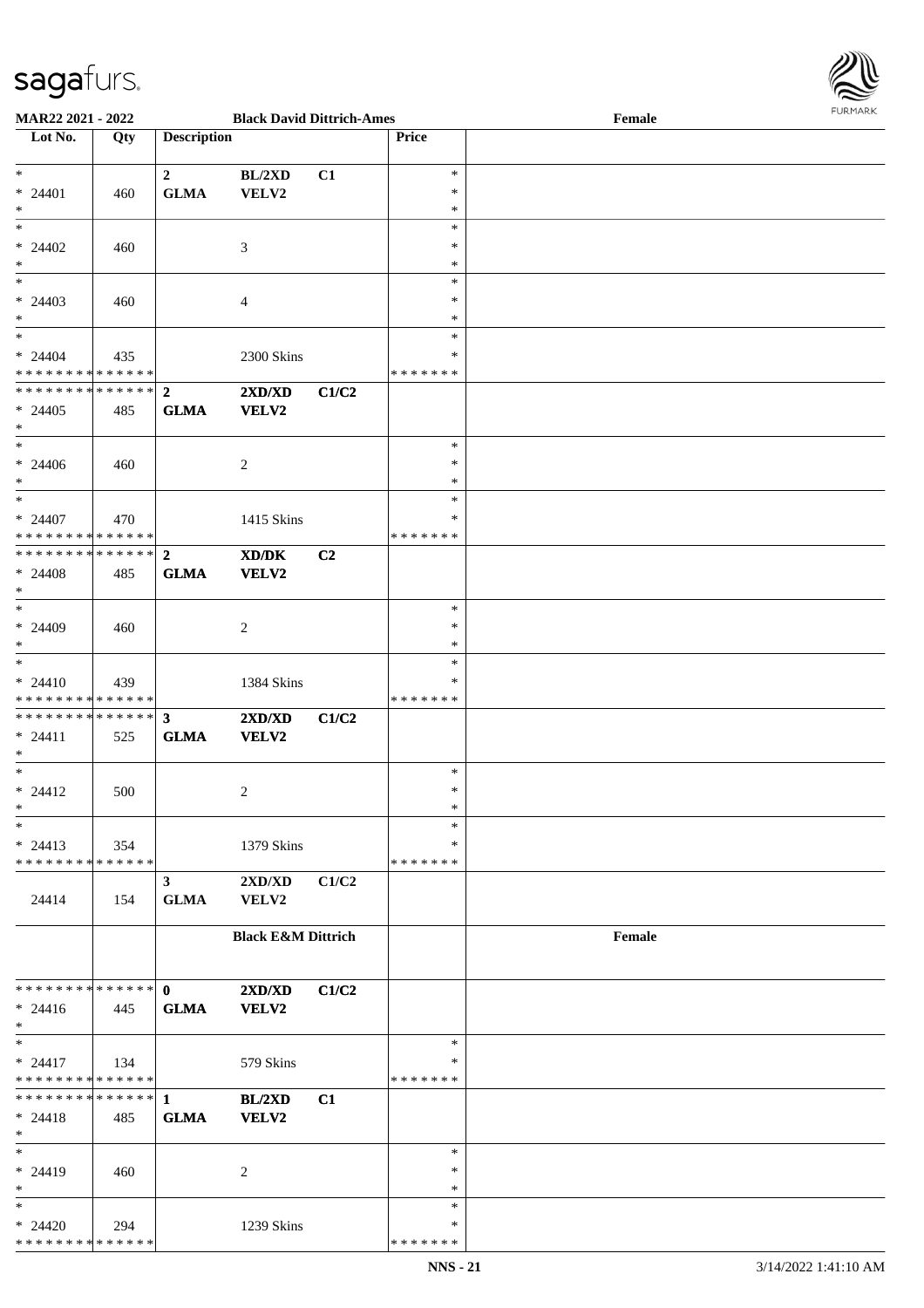

| MAR22 2021 - 2022             |     |                    | <b>Black E&amp;M Dittrich</b> |       |                  | Female | <b>FURPIARR</b> |
|-------------------------------|-----|--------------------|-------------------------------|-------|------------------|--------|-----------------|
| Lot No.                       | Qty | <b>Description</b> |                               |       | <b>Price</b>     |        |                 |
|                               |     |                    |                               |       |                  |        |                 |
| * * * * * * * * * * * * * * * |     | $\mathbf{1}$       | XD/DK                         | C2    |                  |        |                 |
| $* 24421$                     | 485 | <b>GLMA</b>        | VELV2                         |       |                  |        |                 |
| $*$                           |     |                    |                               |       |                  |        |                 |
| $*$                           |     |                    |                               |       | $\ast$           |        |                 |
| $* 24422$                     | 136 |                    | 621 Skins                     |       | $\ast$           |        |                 |
| * * * * * * * * * * * * * *   |     |                    |                               |       | *******          |        |                 |
| * * * * * * * * * * * * * * * |     | $\overline{2}$     | 2XD/XD                        | C1/C2 |                  |        |                 |
| $* 24423$<br>$*$              | 485 | <b>GLMA</b>        | VELV2                         |       |                  |        |                 |
| $*$                           |     |                    |                               |       | $\ast$           |        |                 |
| $* 24424$                     | 395 |                    | 880 Skins                     |       | $\ast$           |        |                 |
| * * * * * * * * * * * * * *   |     |                    |                               |       | *******          |        |                 |
|                               |     |                    | <b>Black Patrick</b>          |       |                  | Female |                 |
|                               |     |                    |                               |       |                  |        |                 |
|                               |     |                    |                               |       |                  |        |                 |
| * * * * * * * * * * * * * * * |     | $\mathbf{1}$       | XD/DK                         | C2    |                  |        |                 |
| $* 24426$                     | 485 | <b>GLMA</b>        | VELV2                         |       |                  |        |                 |
| $*$                           |     |                    |                               |       |                  |        |                 |
| $*$                           |     |                    |                               |       | $\ast$           |        |                 |
| $* 24427$                     | 460 |                    | 2                             |       | $\ast$           |        |                 |
| $*$                           |     |                    |                               |       | $\ast$           |        |                 |
| $*$                           |     |                    |                               |       | $\ast$           |        |                 |
| $* 24428$                     | 79  |                    | 1024 Skins                    |       | *                |        |                 |
| * * * * * * * * * * * * * *   |     |                    |                               |       | * * * * * * *    |        |                 |
| * * * * * * * * * * * * * * * |     | $\overline{2}$     | XD/DK                         | C2    |                  |        |                 |
| * 24429                       | 485 | <b>GLMA</b>        | VELV2                         |       |                  |        |                 |
| $*$<br>$*$                    |     |                    |                               |       |                  |        |                 |
|                               |     |                    |                               |       | $\ast$<br>$\ast$ |        |                 |
| $* 24430$<br>$*$              | 460 |                    | 2                             |       | $\ast$           |        |                 |
| $*$                           |     |                    |                               |       | $\ast$           |        |                 |
| $* 24431$                     | 247 |                    | 1192 Skins                    |       | $\ast$           |        |                 |
| * * * * * * * * * * * * * *   |     |                    |                               |       | *******          |        |                 |
| * * * * * * * * * * * * * * * |     | $\mathbf{3}$       | 2XD/XD                        | C1/C2 |                  |        |                 |
| $* 24432$                     | 525 | <b>GLMA</b>        | VELV2                         |       |                  |        |                 |
| $*$                           |     |                    |                               |       |                  |        |                 |
| $*$                           |     |                    |                               |       | $\ast$           |        |                 |
| $* 24433$                     | 42  |                    | 567 Skins                     |       | $\ast$           |        |                 |
| * * * * * * * * * * * * * *   |     |                    |                               |       | *******          |        |                 |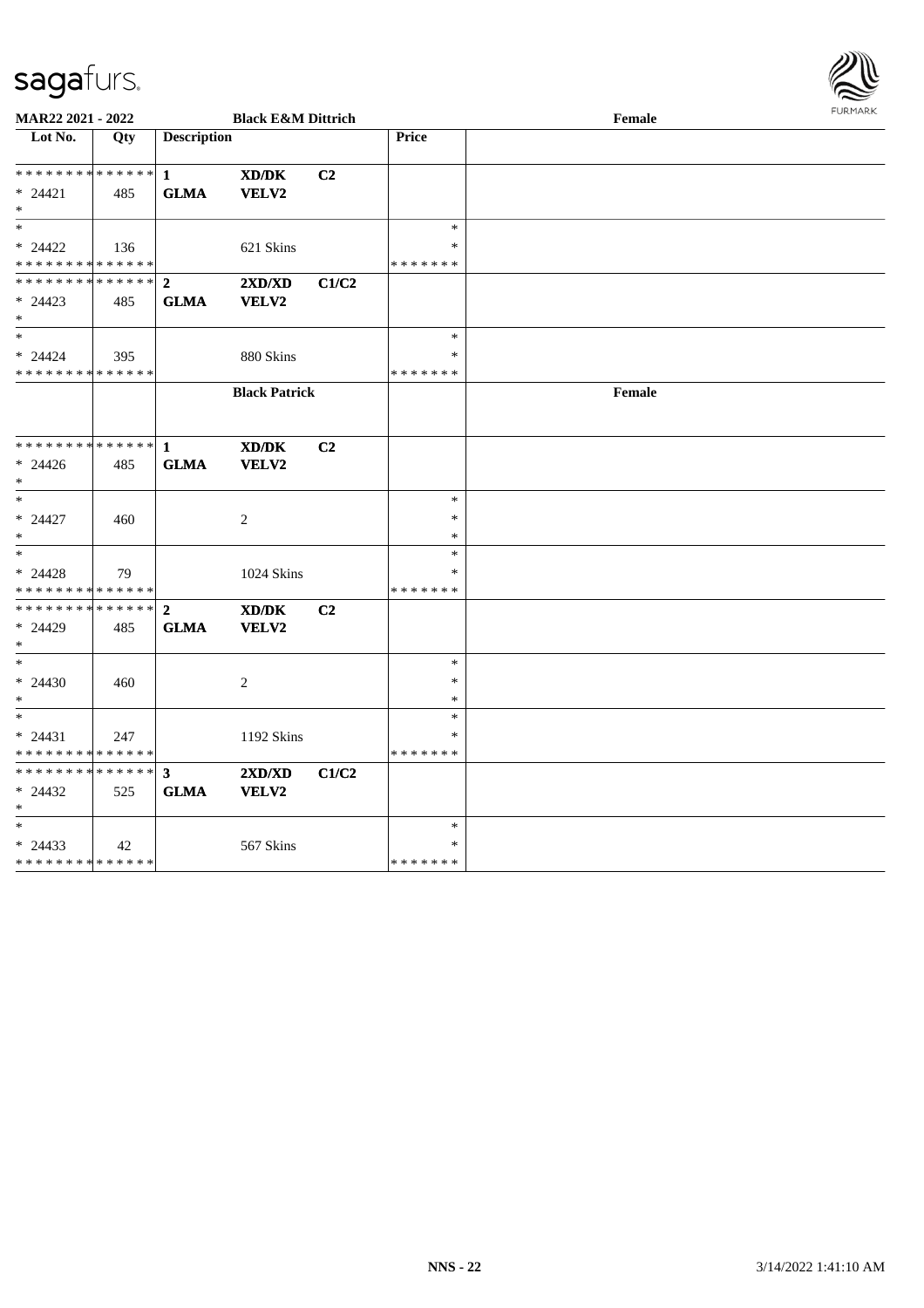

| MAR22 2021 - 2022                                    |     |                               | <b>Black Cherry Grove</b>                        |                |                                   | Female |  |
|------------------------------------------------------|-----|-------------------------------|--------------------------------------------------|----------------|-----------------------------------|--------|--|
| Lot No.                                              | Qty | <b>Description</b>            |                                                  |                | Price                             |        |  |
| 24441                                                | 164 | $\mathbf{1}$<br><b>VSLA</b>   | $2{\bf X}{\bf D}/{\bf X}{\bf D}$<br><b>VELV1</b> | C1/C2          |                                   |        |  |
|                                                      |     |                               | <b>Black Springbrook</b>                         |                |                                   | Female |  |
| 24443                                                | 206 | $\bf{0}$<br><b>VSLA</b>       | 2XD/XD<br>VELV2                                  | C1/C2          |                                   |        |  |
| * * * * * * * * * * * * * * *<br>$* 24444$<br>$\ast$ | 465 | $\mathbf{1}$<br><b>VSLA</b>   | 2XD/XD<br>VELV2                                  | C1/C2          |                                   |        |  |
| $*$<br>$* 24445$<br>* * * * * * * * * * * * * *      | 158 |                               | 623 Skins                                        |                | $\ast$<br>$\ast$<br>* * * * * * * |        |  |
| * * * * * * * * * * * * * * *<br>$* 24446$<br>$\ast$ | 465 | $\overline{2}$<br><b>VSLA</b> | 2XD/XD<br>VELV2                                  | C1/C2          |                                   |        |  |
| $\ast$<br>$* 24447$<br>$\ast$                        | 440 |                               | $\boldsymbol{2}$                                 |                | $\ast$<br>$\ast$<br>$\ast$        |        |  |
| $\ast$<br>$* 24448$<br>* * * * * * * * * * * * * *   | 53  |                               | 958 Skins                                        |                | $\ast$<br>$\ast$<br>* * * * * * * |        |  |
|                                                      |     |                               | <b>Black Zimbal Mink</b>                         |                |                                   | Female |  |
| 24450                                                | 370 | $\bf{0}$<br><b>VSLA</b>       | BL/2XD<br>VELV2                                  | C1             |                                   |        |  |
| 24451                                                | 107 | $\bf{0}$<br><b>VSLA</b>       | $\mathbf{X}\mathbf{D}$<br>VELV2                  | C2             |                                   |        |  |
| * * * * * * * * * * * * * * *<br>$* 24452$<br>$\ast$ | 460 | $\mathbf{1}$<br><b>VSLA</b>   | <b>BL/2XD</b><br>VELV2                           | C1             |                                   |        |  |
| $*$<br>$* 24453$<br>$*$                              | 440 |                               | 2                                                |                | $\ast$<br>∗<br>$\ast$             |        |  |
| $*$<br>$* 24454$<br>$*$                              | 440 |                               | 3                                                |                | $\ast$<br>*<br>$\ast$             |        |  |
| $*$<br>$* 24455$<br>* * * * * * * * * * * * * *      | 378 |                               | 1718 Skins                                       |                | $\ast$<br>*<br>* * * * * * *      |        |  |
| 24456                                                | 454 | $\mathbf{1}$<br><b>VSLA</b>   | $\mathbf{X}\mathbf{D}$<br>VELV2                  | C <sub>2</sub> |                                   |        |  |
| * * * * * * * * * * * * * * *<br>$* 24457$<br>$*$    | 460 | $\mathbf{2}$<br><b>VSLA</b>   | <b>BL/2XD</b><br>VELV2                           | C1             |                                   |        |  |
| $*$<br>$* 24458$<br>* * * * * * * * * * * * * *      | 308 |                               | 768 Skins                                        |                | $\ast$<br>$\ast$<br>* * * * * * * |        |  |
| 24459                                                | 245 | $\overline{2}$<br><b>VSLA</b> | <b>XD</b><br>VELV2                               | C2             |                                   |        |  |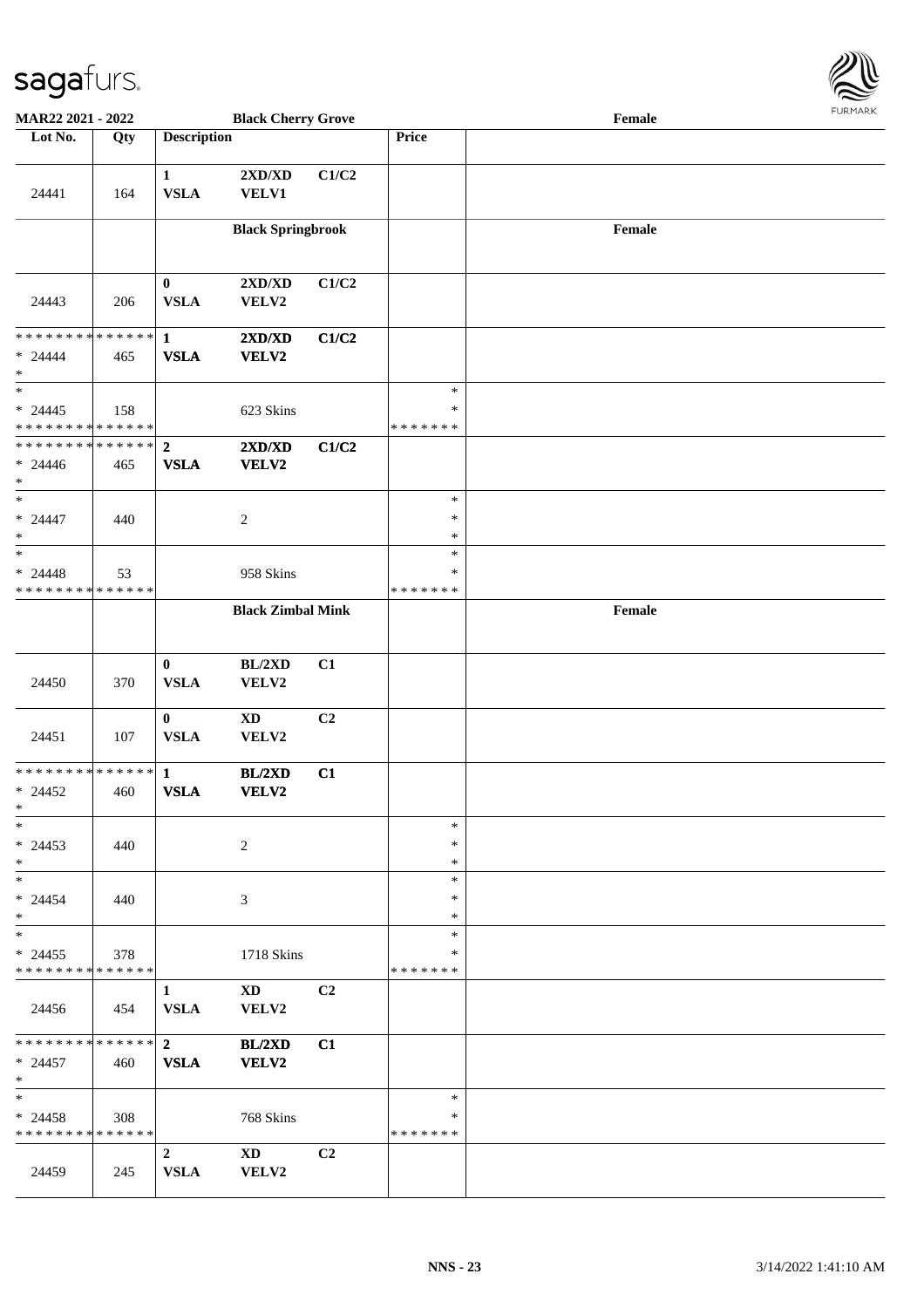

| MAR22 2021 - 2022             |     |                         | <b>Black David Dittrich-Ames</b> |                |               | Female |  |
|-------------------------------|-----|-------------------------|----------------------------------|----------------|---------------|--------|--|
| Lot No.                       | Qty | <b>Description</b>      |                                  |                | Price         |        |  |
|                               |     |                         |                                  |                |               |        |  |
|                               |     | $\bf{0}$                | 2XD/XD                           | C1/C2          |               |        |  |
| 24461                         | 391 | <b>VSLA</b>             | VELV2                            |                |               |        |  |
|                               |     |                         |                                  |                |               |        |  |
| * * * * * * * * * * * * * * * |     | $\mathbf{1}$            | <b>BL/2XD</b>                    | C1             |               |        |  |
| $* 24462$                     | 465 | <b>VSLA</b>             | <b>VELV2</b>                     |                |               |        |  |
| $\ast$                        |     |                         |                                  |                |               |        |  |
| $\overline{\ast}$             |     |                         |                                  |                | $\ast$        |        |  |
| $* 24463$                     | 354 |                         | 819 Skins                        |                | ∗             |        |  |
| * * * * * * * * * * * * * *   |     |                         |                                  |                | * * * * * * * |        |  |
| **************                |     | $\mathbf{1}$            | XD/DK                            | C <sub>2</sub> |               |        |  |
| $* 24464$                     | 465 | <b>VSLA</b>             | <b>VELV2</b>                     |                |               |        |  |
| $\ast$                        |     |                         |                                  |                |               |        |  |
| $\ast$                        |     |                         |                                  |                | $\ast$        |        |  |
| $* 24465$                     | 132 |                         | 597 Skins                        |                | $\ast$        |        |  |
| * * * * * * * * * * * * * *   |     |                         |                                  |                | * * * * * * * |        |  |
| * * * * * * * * * * * * * *   |     | $\mathbf{2}$            | BL/2XD                           | C1             |               |        |  |
| $* 24466$                     | 465 | <b>VSLA</b>             | VELV2                            |                |               |        |  |
| $\ast$                        |     |                         |                                  |                |               |        |  |
| $\ast$                        |     |                         |                                  |                | $\ast$        |        |  |
| $* 24467$                     | 440 |                         | 2                                |                | $\ast$        |        |  |
| $\ast$                        |     |                         |                                  |                | $\ast$        |        |  |
| $\ast$                        |     |                         |                                  |                | $\ast$        |        |  |
| $* 24468$                     | 467 |                         | 1372 Skins                       |                | ∗             |        |  |
| * * * * * * * * * * * * * *   |     |                         |                                  |                | * * * * * * * |        |  |
| * * * * * * * * * * * * * * * |     | $\boldsymbol{2}$        | XD/DK                            | C2             |               |        |  |
| $* 24469$                     | 465 | <b>VSLA</b>             | VELV2                            |                |               |        |  |
| $\ast$                        |     |                         |                                  |                |               |        |  |
| $\ast$                        |     |                         |                                  |                | $\ast$        |        |  |
| $* 24470$                     | 440 |                         | $\overline{c}$                   |                | $\ast$        |        |  |
| $\ast$                        |     |                         |                                  |                | $\ast$        |        |  |
| $\ast$                        |     |                         |                                  |                | $\ast$        |        |  |
| $* 24471$                     | 328 |                         | 1233 Skins                       |                | $\ast$        |        |  |
| * * * * * * * * * * * * * *   |     |                         |                                  |                | * * * * * * * |        |  |
| **************                |     | $\overline{\mathbf{3}}$ | 2XD/XD                           | C1/C2          |               |        |  |
| $* 24472$<br>$*$              | 525 | <b>VSLA</b>             | VELV2                            |                |               |        |  |
| $\ast$                        |     |                         |                                  |                | $\ast$        |        |  |
| $* 24473$                     |     |                         | 2                                |                | $\ast$        |        |  |
| $\ast$                        | 500 |                         |                                  |                | $\ast$        |        |  |
| $\ast$                        |     |                         |                                  |                | $\ast$        |        |  |
|                               |     |                         |                                  |                | ∗             |        |  |
| $* 24474$<br>$\ast$           | 500 |                         | 3                                |                | ∗             |        |  |
| $\ast$                        |     |                         |                                  |                | $\ast$        |        |  |
| $* 24475$                     | 225 |                         | 1750 Skins                       |                | ∗             |        |  |
| * * * * * * * * * * * * * *   |     |                         |                                  |                | * * * * * * * |        |  |
|                               |     |                         | <b>Black E&amp;M Dittrich</b>    |                |               | Female |  |
|                               |     |                         |                                  |                |               |        |  |
|                               |     |                         |                                  |                |               |        |  |
| * * * * * * * * * * * * * * * |     | $\mathbf{0}$            | 2XD/XD                           | C1/C2          |               |        |  |
| $* 24477$                     | 425 | <b>VSLA</b>             | VELV2                            |                |               |        |  |
| $\ast$                        |     |                         |                                  |                |               |        |  |
| $\ast$                        |     |                         |                                  |                | $\ast$        |        |  |
| $* 24478$                     | 51  |                         | 476 Skins                        |                | ∗             |        |  |
| * * * * * * * * * * * * * *   |     |                         |                                  |                | * * * * * * * |        |  |
| * * * * * * * * * * * * * * * |     | 1                       | <b>BL/2XD</b>                    | C1             |               |        |  |
| * 24479                       | 465 | <b>VSLA</b>             | VELV2                            |                |               |        |  |
| $\ast$                        |     |                         |                                  |                |               |        |  |
| $\ast$                        |     |                         |                                  |                | $\ast$        |        |  |
| $* 24480$                     | 202 |                         | 667 Skins                        |                | ∗             |        |  |
| * * * * * * * * * * * * * *   |     |                         |                                  |                | * * * * * * * |        |  |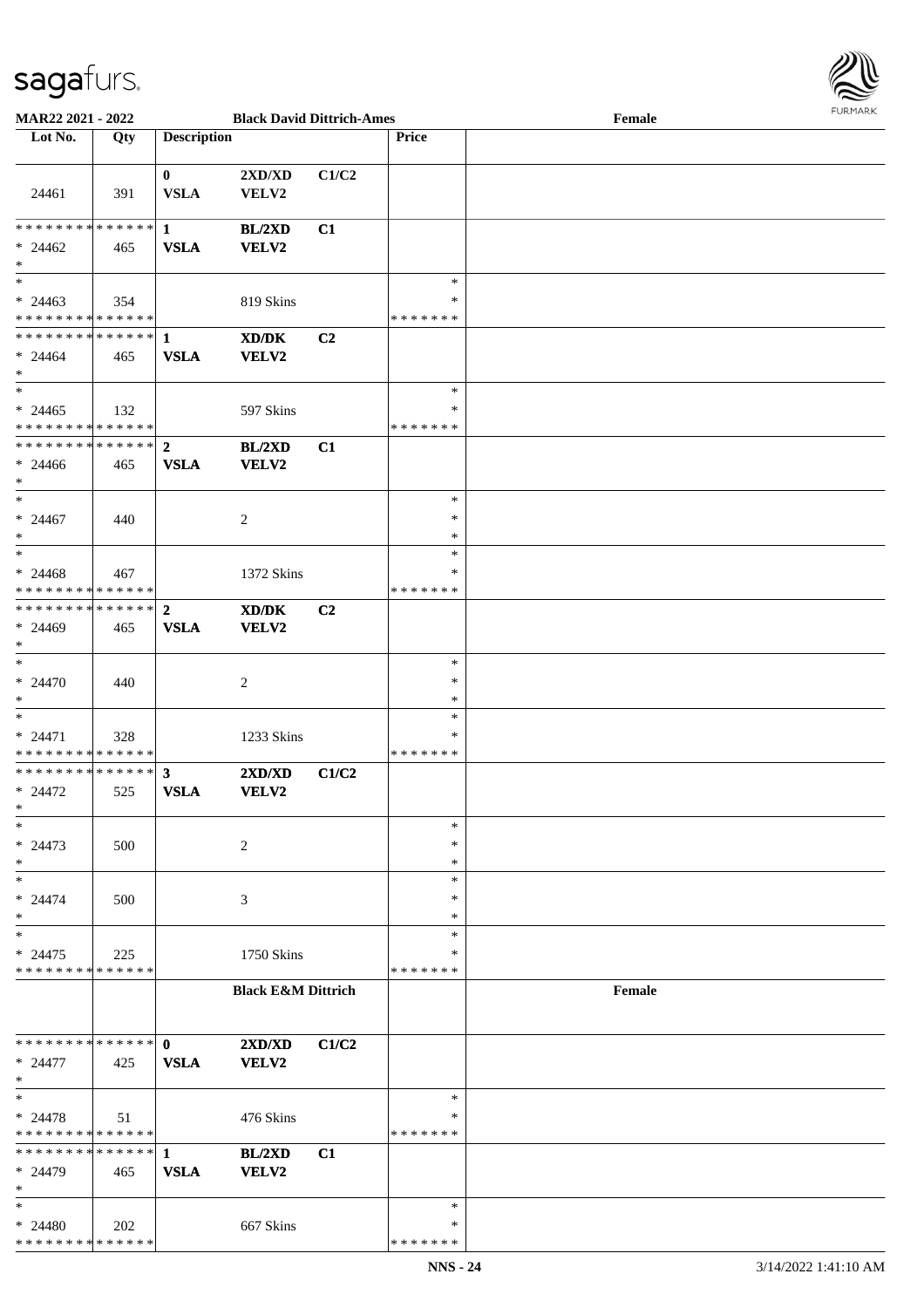

| <b>MAR22 2021 - 2022</b>                   | <b>Black E&amp;M Dittrich</b> |                    |                                             |                |               | Female |  |  |  |  |
|--------------------------------------------|-------------------------------|--------------------|---------------------------------------------|----------------|---------------|--------|--|--|--|--|
| Lot No.                                    | Qty                           | <b>Description</b> |                                             |                | <b>Price</b>  |        |  |  |  |  |
|                                            |                               |                    |                                             |                |               |        |  |  |  |  |
| * * * * * * * * <mark>* * * * * * *</mark> |                               | $\mathbf{1}$       | XD/DK                                       | C <sub>2</sub> |               |        |  |  |  |  |
| $* 24481$                                  | 465                           | <b>VSLA</b>        | VELV2                                       |                |               |        |  |  |  |  |
|                                            |                               |                    |                                             |                |               |        |  |  |  |  |
| $\ast$                                     |                               |                    |                                             |                | $\ast$        |        |  |  |  |  |
| $* 24482$                                  | 168                           |                    | 633 Skins                                   |                | $\ast$        |        |  |  |  |  |
| * * * * * * * * <mark>* * * * * * *</mark> |                               |                    |                                             |                | * * * * * * * |        |  |  |  |  |
| * * * * * * * * <mark>* * * * * *</mark>   |                               | $\mathbf{2}$       | 2XD/XD                                      | C1/C2          |               |        |  |  |  |  |
| $* 24483$                                  | 465                           | <b>VSLA</b>        | <b>VELV2</b>                                |                |               |        |  |  |  |  |
|                                            |                               |                    |                                             |                |               |        |  |  |  |  |
| $\ast$                                     |                               |                    |                                             |                | $\ast$        |        |  |  |  |  |
| $* 24484$                                  | 233                           |                    | 698 Skins                                   |                | $\ast$        |        |  |  |  |  |
| * * * * * * * * * * * * * *                |                               |                    |                                             |                | * * * * * * * |        |  |  |  |  |
|                                            |                               |                    | <b>Black Patrick</b>                        |                |               | Female |  |  |  |  |
|                                            |                               |                    |                                             |                |               |        |  |  |  |  |
| * * * * * * * * * * * * * * <mark>*</mark> |                               |                    |                                             |                |               |        |  |  |  |  |
|                                            |                               | $\mathbf{1}$       | XD/DK<br>VELV2                              | C <sub>2</sub> |               |        |  |  |  |  |
| $* 24486$<br>$\ast$                        | 465                           | <b>VSLA</b>        |                                             |                |               |        |  |  |  |  |
| $\ast$                                     |                               |                    |                                             |                | $\ast$        |        |  |  |  |  |
| $* 24487$                                  |                               |                    |                                             |                | $\ast$        |        |  |  |  |  |
| $\ast$                                     | 440                           |                    | $\overline{c}$                              |                | $\ast$        |        |  |  |  |  |
| $\ast$                                     |                               |                    |                                             |                | $\ast$        |        |  |  |  |  |
| $* 24488$                                  | 440                           |                    | 3                                           |                | $\ast$        |        |  |  |  |  |
| $\ast$                                     |                               |                    |                                             |                | $\ast$        |        |  |  |  |  |
| $\ast$                                     |                               |                    |                                             |                | $\ast$        |        |  |  |  |  |
| * 24489                                    | 70                            |                    | 1415 Skins                                  |                | ∗             |        |  |  |  |  |
| * * * * * * * * * * * * * *                |                               |                    |                                             |                | * * * * * * * |        |  |  |  |  |
| * * * * * * * *                            | ******                        | $\mathbf{2}$       | $\mathbf{X}\mathbf{D}/\mathbf{D}\mathbf{K}$ | C <sub>2</sub> |               |        |  |  |  |  |
| $* 24490$                                  | 465                           | <b>VSLA</b>        | <b>VELV2</b>                                |                |               |        |  |  |  |  |
| *                                          |                               |                    |                                             |                |               |        |  |  |  |  |
| $\ast$                                     |                               |                    |                                             |                | $\ast$        |        |  |  |  |  |
| $* 24491$                                  | 440                           |                    | 2                                           |                | $\ast$        |        |  |  |  |  |
| $\ast$                                     |                               |                    |                                             |                | $\ast$        |        |  |  |  |  |
| $\ast$                                     |                               |                    |                                             |                | $\ast$        |        |  |  |  |  |
| $* 24492$                                  | 232                           |                    | 1137 Skins                                  |                | $\ast$        |        |  |  |  |  |
| * * * * * * * * <mark>* * * * * * *</mark> |                               |                    |                                             |                | * * * * * * * |        |  |  |  |  |
| * * * * * * * * <mark>* * * * * *</mark>   |                               | $\mathbf{3}$       | 2XD/XD                                      | C1/C2          |               |        |  |  |  |  |
| $*$ 24493                                  | 525                           | <b>VSLA</b>        | VELV2                                       |                |               |        |  |  |  |  |
| $\ast$                                     |                               |                    |                                             |                |               |        |  |  |  |  |
| $\ast$                                     |                               |                    |                                             |                | $\ast$        |        |  |  |  |  |
| $* 24494$                                  | 105                           |                    | 630 Skins                                   |                | $\ast$        |        |  |  |  |  |
| * * * * * * * * <mark>* * * * * * *</mark> |                               |                    |                                             |                | * * * * * * * |        |  |  |  |  |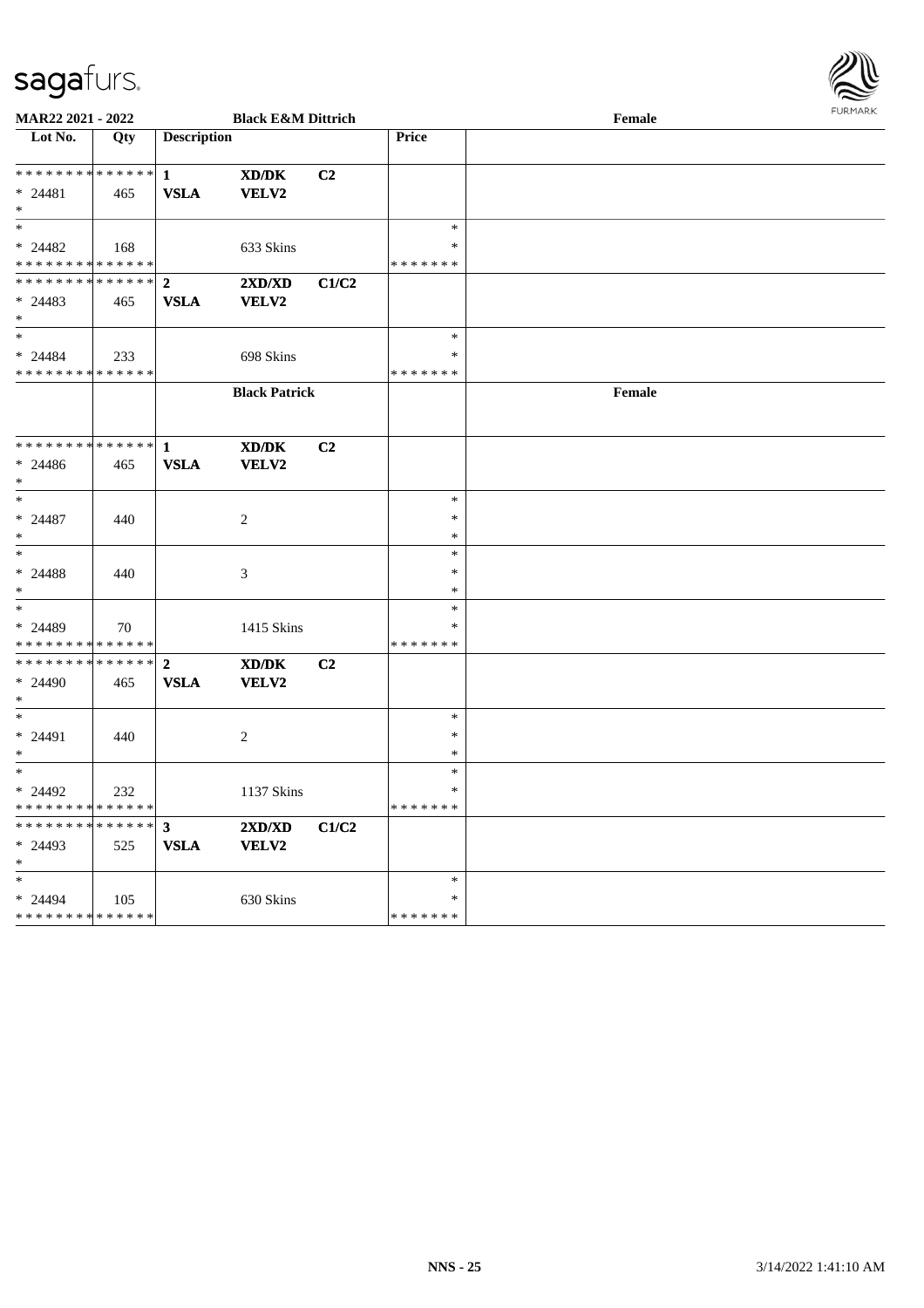

**MAR22 2021 - 2022 Black Male Lot No. Qty Description Price 40/30 ALL C2 SI** \* \* \* \* \* \* \* \* \* \* \* \* \* \* \* 314001 245 \* \* \* 314002 \* \* \* \* \* \* \* \* \* \* \* \* \* \* 131 376 Skins \* \* \* \* \* \* \* \* \*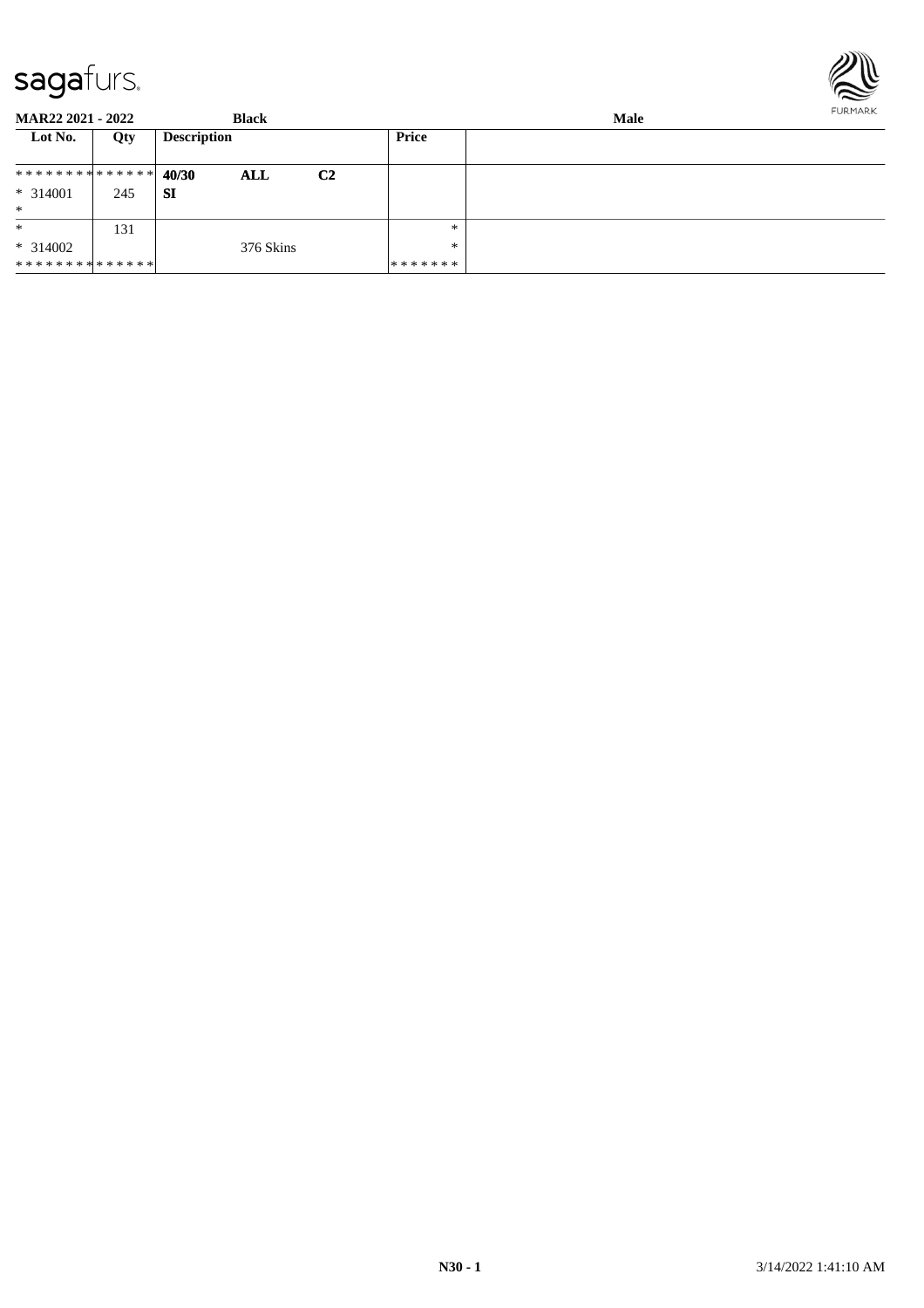| <b>MAR22 2021 - 2022</b>                   |     |                            | <b>Black</b>                     |       |                         | Male | <b>FURMARK</b> |
|--------------------------------------------|-----|----------------------------|----------------------------------|-------|-------------------------|------|----------------|
| Lot No.                                    | Qty | <b>Description</b>         |                                  |       | Price                   |      |                |
| * * * * * * * * <mark>* * * * * * *</mark> |     | 20                         | 2XD                              | C1    |                         |      |                |
| $* 314061$<br>$\ddot{\ast}$                | 285 | ${\bf S}{\bf I}$           |                                  |       |                         |      |                |
|                                            | 77  |                            |                                  |       | $\ast$                  |      |                |
| $* 314062$<br>* * * * * * * * * * * * * *  |     |                            | 362 Skins                        |       | $\ast$<br>* * * * * * * |      |                |
| 314063                                     | 107 | 20<br>${\bf S}{\bf I}$     | 2XD                              | C2    |                         |      |                |
| 314064                                     | 138 | $20\,$<br>${\bf S}{\bf I}$ | $\mathbf{X}\mathbf{D}$           | C1/C2 |                         |      |                |
| 314065                                     | 104 | 20<br><b>SAGA</b>          | 2XD                              | C2    |                         |      |                |
| 314066                                     | 95  | 20<br><b>SAGA</b>          | 2XD                              | C3    |                         |      |                |
| 314067                                     | 174 | 20<br>$\mathbf{SAGA}$      | 2XD                              | C3    |                         |      |                |
| 314068                                     | 74  | 20<br>$\mathbf{SAGA}$      | $\mathbf{X}\mathbf{D}$           | C1/C2 |                         |      |                |
| 314069                                     | 189 | 20<br>$\mathbf{SAGA}$      | $2{\bf X}{\bf D}/{\bf X}{\bf D}$ | C3    |                         |      |                |
| 314070                                     | 167 | 20<br><b>SROY</b>          | $2{\bf X}{\bf D}$                | C3    |                         |      |                |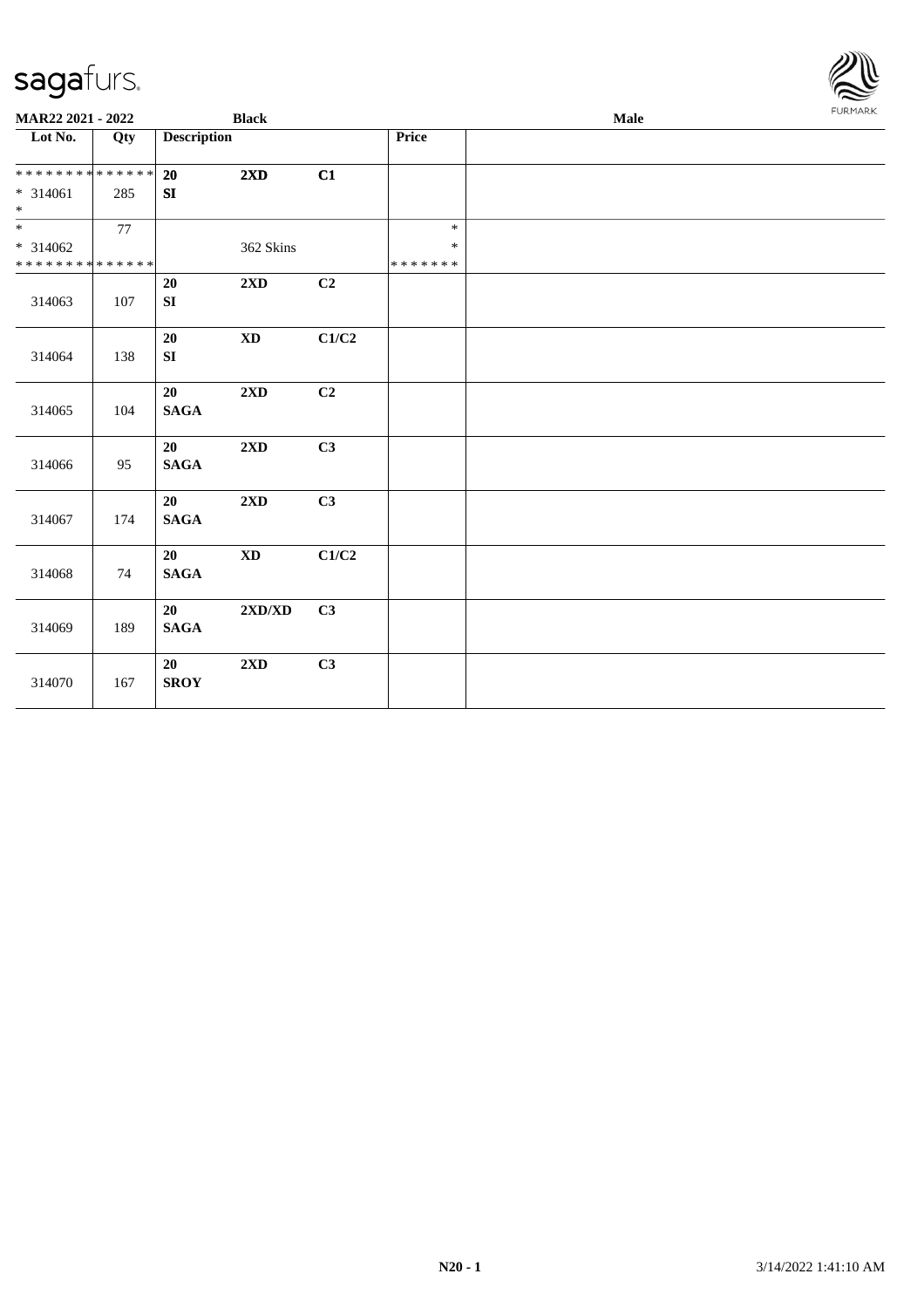

| <b>MAR22 2021 - 2022</b>      |     |                    | <b>Black</b> |                |               | <b>FURMARK</b> |  |
|-------------------------------|-----|--------------------|--------------|----------------|---------------|----------------|--|
| Lot No.                       | Qty | <b>Description</b> |              |                | Price         |                |  |
| ******** <mark>******</mark>  |     | 20/0               | ALL          | C <sub>2</sub> |               |                |  |
| $* 314121$                    | 305 | IB                 | <b>CHIP</b>  |                |               |                |  |
| $\ast$                        |     |                    |              |                |               |                |  |
| $\ast$                        | 80  |                    |              |                | $*$           |                |  |
| $* 314122$                    |     |                    | 385 Skins    |                | $*$           |                |  |
| * * * * * * * * * * * * * * * |     |                    |              |                | * * * * * * * |                |  |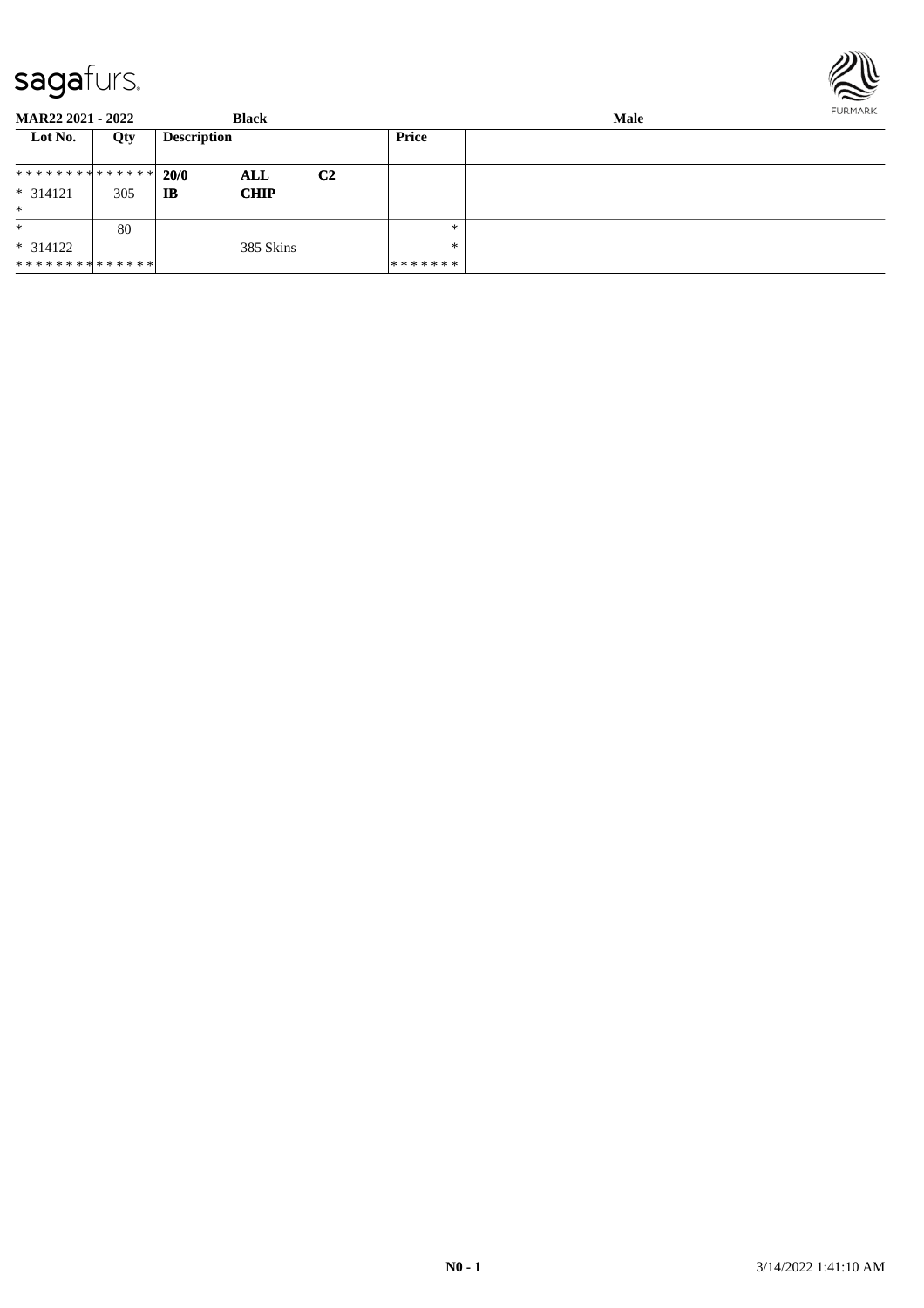



**MAR22 2021 - 2022 Black Velvet Male**

| WIAN <i>AA A</i> VAL - AVAA - |     |                          | DIALA V LIVEL                |                | wan          |  |  |  |  |
|-------------------------------|-----|--------------------------|------------------------------|----------------|--------------|--|--|--|--|
| Lot No.                       | Qty | <b>Description</b>       |                              |                | <b>Price</b> |  |  |  |  |
| 314181                        | 85  | <b>20</b><br><b>SROY</b> | <b>Black</b><br><b>VELV2</b> | C <sub>1</sub> |              |  |  |  |  |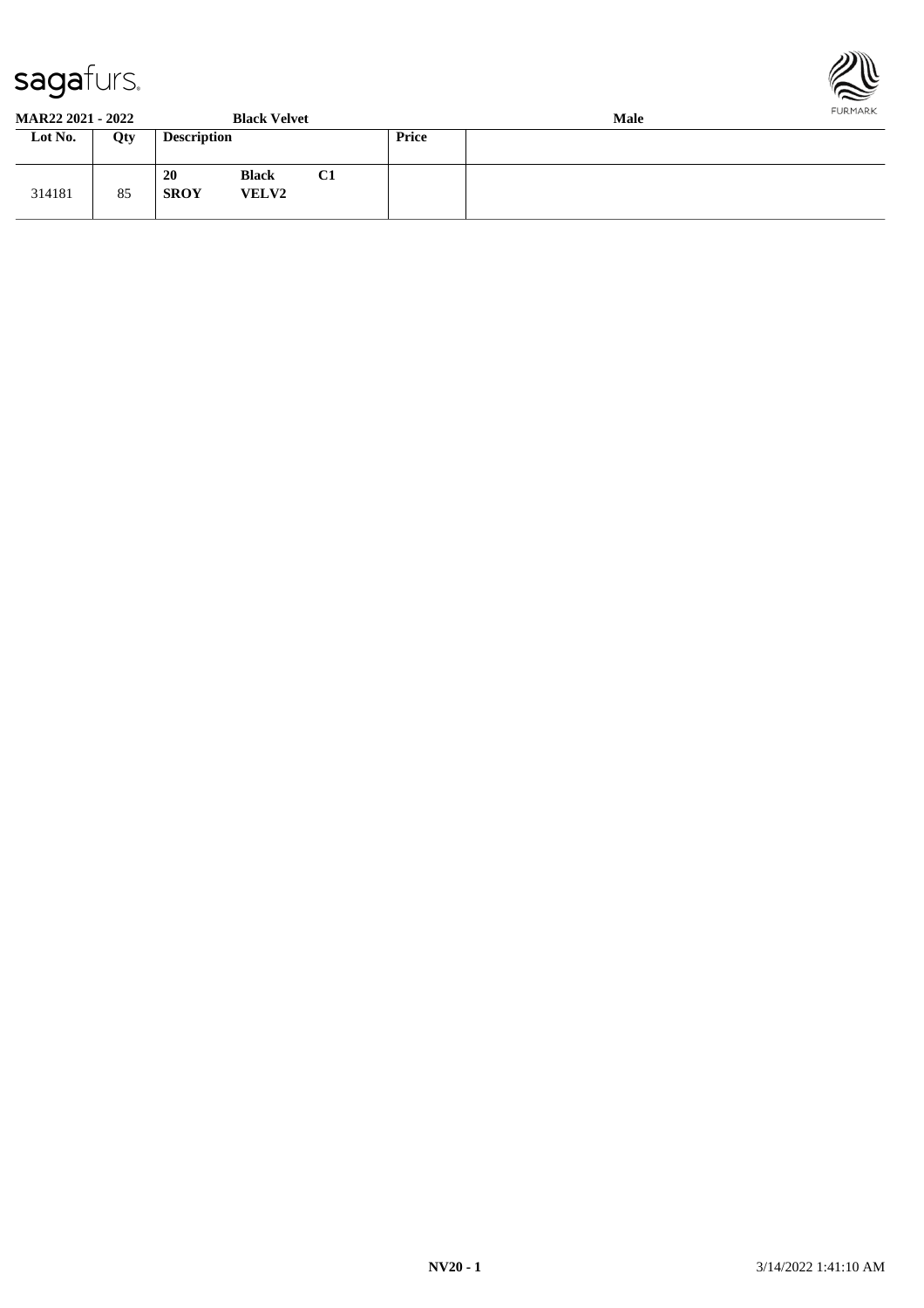

| <b>MAR22 2021 - 2022</b> |     |                         | <b>Black Velvet</b>                     |                |       | <b>Male</b> |  |  |  |  |
|--------------------------|-----|-------------------------|-----------------------------------------|----------------|-------|-------------|--|--|--|--|
| Lot No.                  | Qty | <b>Description</b>      |                                         |                | Price |             |  |  |  |  |
| 314241                   | 285 | $\bf{0}$<br><b>SAGA</b> | XD<br><b>VELV1</b>                      | C1             |       |             |  |  |  |  |
| 314242                   | 188 | $\bf{0}$<br><b>SROY</b> | $2\mathbf{X}\mathbf{D}$<br><b>VELV1</b> | C <sub>2</sub> |       |             |  |  |  |  |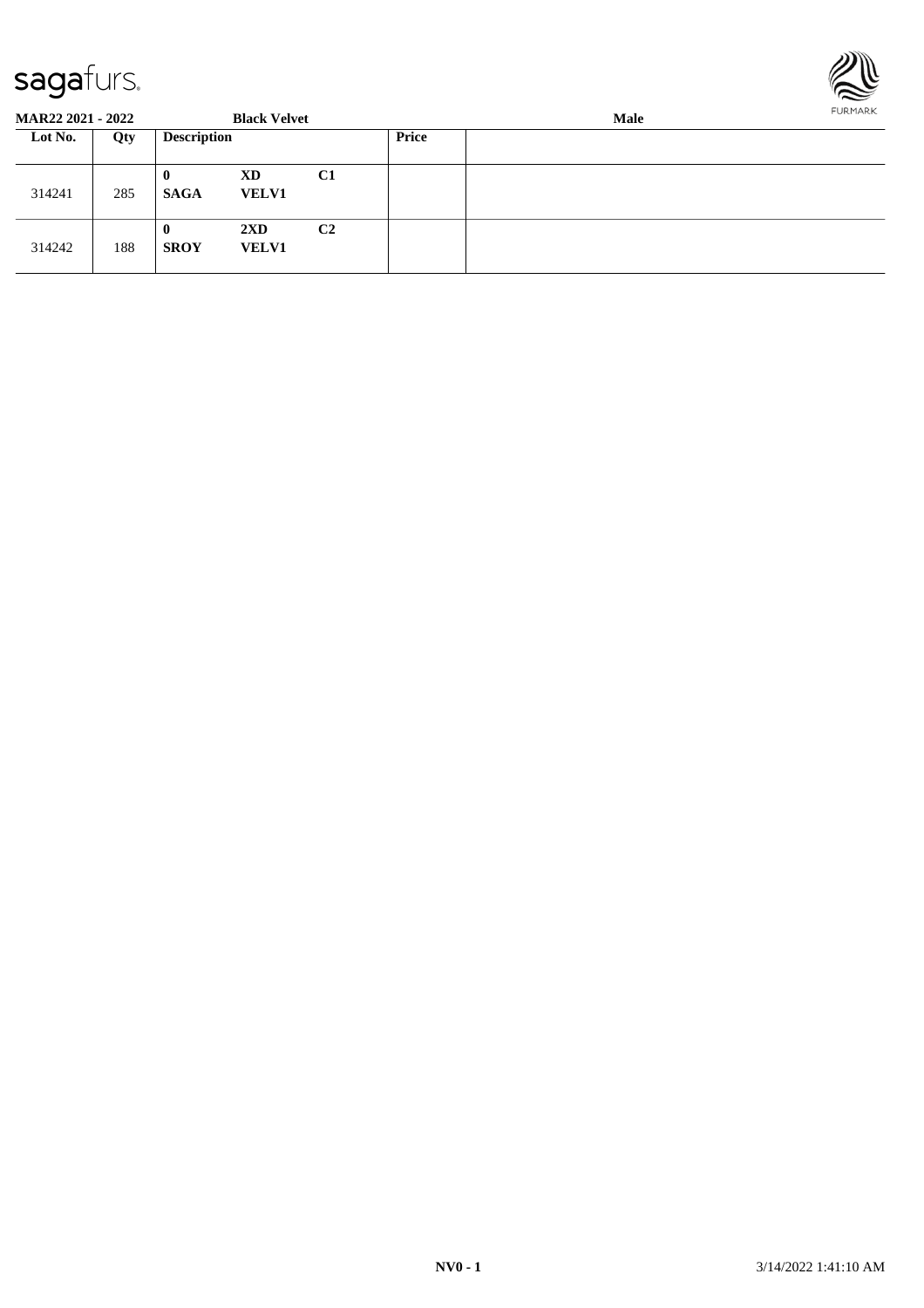

| <b>MAR22 2021 - 2022</b> |     |                             | <b>Black</b>            |                |       | Female |  |  |  |  |
|--------------------------|-----|-----------------------------|-------------------------|----------------|-------|--------|--|--|--|--|
| Lot No.                  | Qty | <b>Description</b>          |                         |                | Price |        |  |  |  |  |
| 414001                   | 168 | $\bf{0}$<br><b>SAGA</b>     | $2\mathbf{X}\mathbf{D}$ | C1/C2          |       |        |  |  |  |  |
| 414002                   | 224 | $\mathbf{0}$<br><b>SAGA</b> | $2\mathbf{X}\mathbf{D}$ | C <sub>2</sub> |       |        |  |  |  |  |
| 414003                   | 162 | $\bf{0}$<br><b>SAGA</b>     | $2\mathbf{X}\mathbf{D}$ | C3             |       |        |  |  |  |  |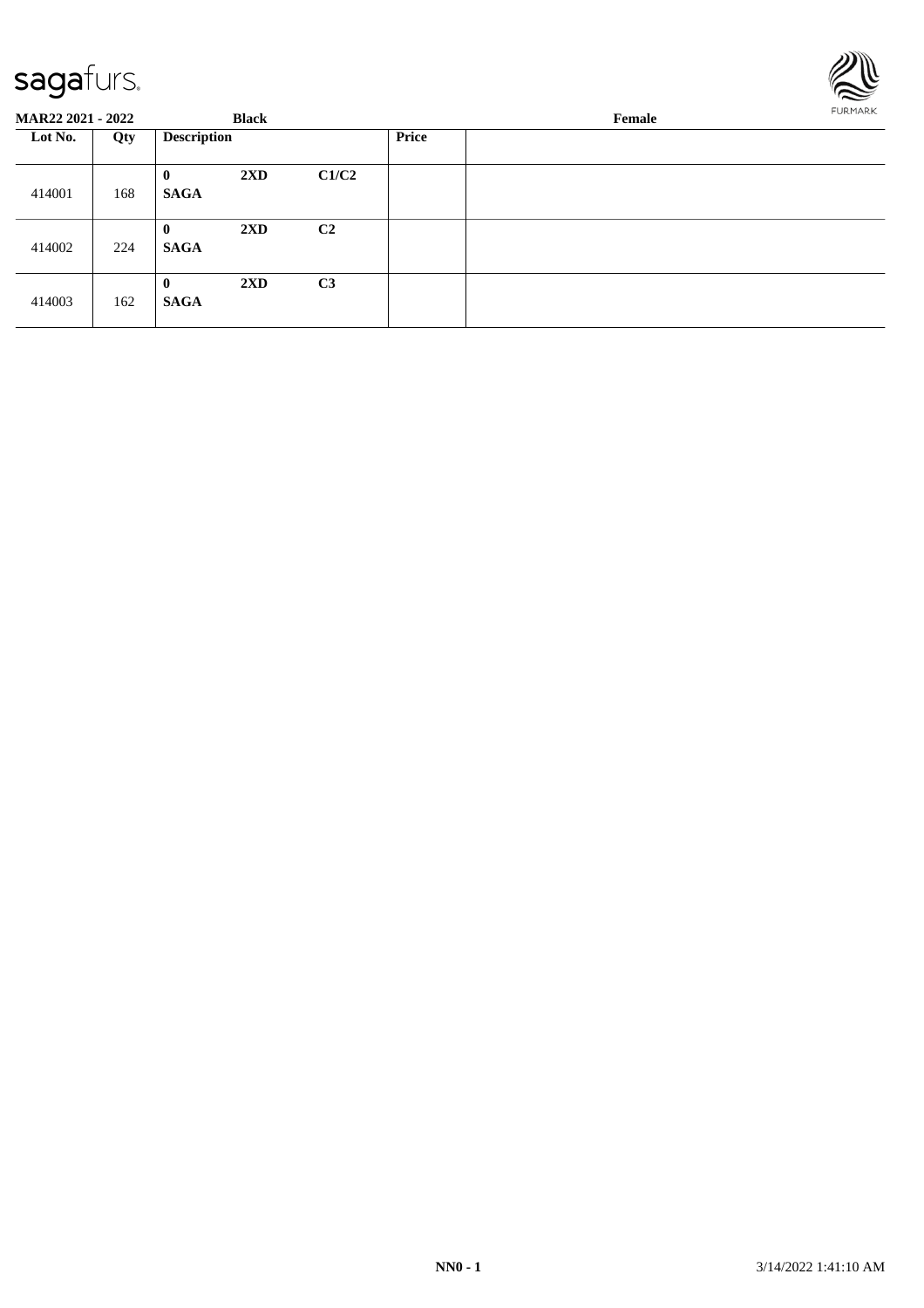| <b>MAR22 2021 - 2022</b>                   |     |                             | <b>Black</b>                     |                |         | Female | <b>FURMARK</b> |
|--------------------------------------------|-----|-----------------------------|----------------------------------|----------------|---------|--------|----------------|
| Lot No.                                    | Qty | <b>Description</b>          |                                  |                | Price   |        |                |
|                                            |     |                             | 2XD/XD                           | C2             |         |        |                |
| $* 414061$<br>$*$                          | 141 | SI                          |                                  |                |         |        |                |
| $\ddot{x}$                                 | 151 |                             |                                  |                | $\ast$  |        |                |
| $* 414062$                                 |     |                             | 292 Skins                        |                | $\ast$  |        |                |
| * * * * * * * * * * * * * * *              |     |                             |                                  |                | ******* |        |                |
| 414063                                     | 181 | $\mathbf{1}$<br>${\bf SI}$  | $2{\bf X}{\bf D}/{\bf X}{\bf D}$ | C3             |         |        |                |
| 414064                                     | 310 | $\mathbf{1}$<br><b>SAGA</b> | 2XD                              | C1             |         |        |                |
| 414065                                     | 237 | $\mathbf{1}$<br><b>SAGA</b> | 2XD                              | C <sub>2</sub> |         |        |                |
| 414066                                     | 118 | $\mathbf{1}$<br><b>SAGA</b> | 2XD                              | C3             |         |        |                |
| * * * * * * * * <mark>* * * * * * *</mark> |     | $\mathbf{1}$                | 2XD                              | C3             |         |        |                |
| * 414067<br>$\ast$                         | 485 | <b>SAGA</b>                 |                                  |                |         |        |                |
|                                            | 179 |                             |                                  |                | $\ast$  |        |                |
| $* 414068$                                 |     |                             | 664 Skins                        |                | $\ast$  |        |                |
| * * * * * * * * * * * * * * *              |     |                             |                                  |                | ******* |        |                |
| 414069                                     | 485 | $\mathbf{1}$<br><b>SAGA</b> | <b>XD</b>                        | C <sub>2</sub> |         |        |                |
| 414070                                     | 223 | 1<br><b>SROY</b>            | $2\mathbf{X}\mathbf{D}$          | C3             |         |        |                |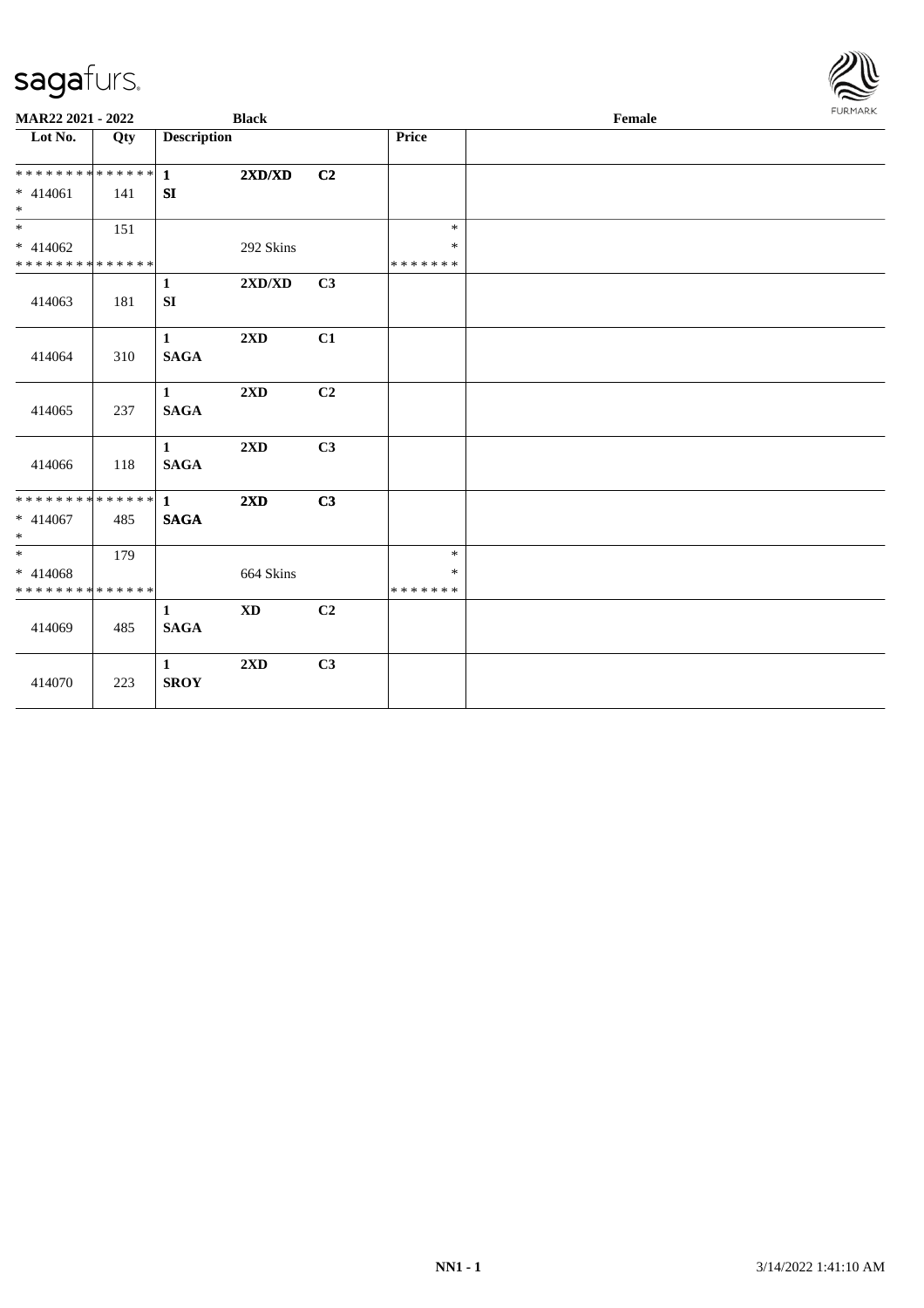

| MAR22 2021 - 2022 |     | <b>Black</b>       |                         |                | Female       |  | FURMARK |
|-------------------|-----|--------------------|-------------------------|----------------|--------------|--|---------|
| Lot No.           | Qty | <b>Description</b> |                         |                | <b>Price</b> |  |         |
| ************** 2  |     |                    | 2XD                     | C1             |              |  |         |
| $* 414121$        | 505 | <b>SAGA</b>        |                         |                |              |  |         |
| $\ast$            |     |                    |                         |                |              |  |         |
| $\ast$            | 229 |                    |                         |                | $\ast$       |  |         |
| $* 414122$        |     |                    | 734 Skins               |                | $\ast$       |  |         |
| **************    |     |                    |                         |                | *******      |  |         |
|                   |     | $\overline{2}$     | $2\mathbf{X}\mathbf{D}$ | C <sub>2</sub> |              |  |         |
| 414123            | 447 | <b>SAGA</b>        |                         |                |              |  |         |
| 414124            | 134 | 2<br><b>SROY</b>   | $2\mathbf{X}\mathbf{D}$ | C1/C2          |              |  |         |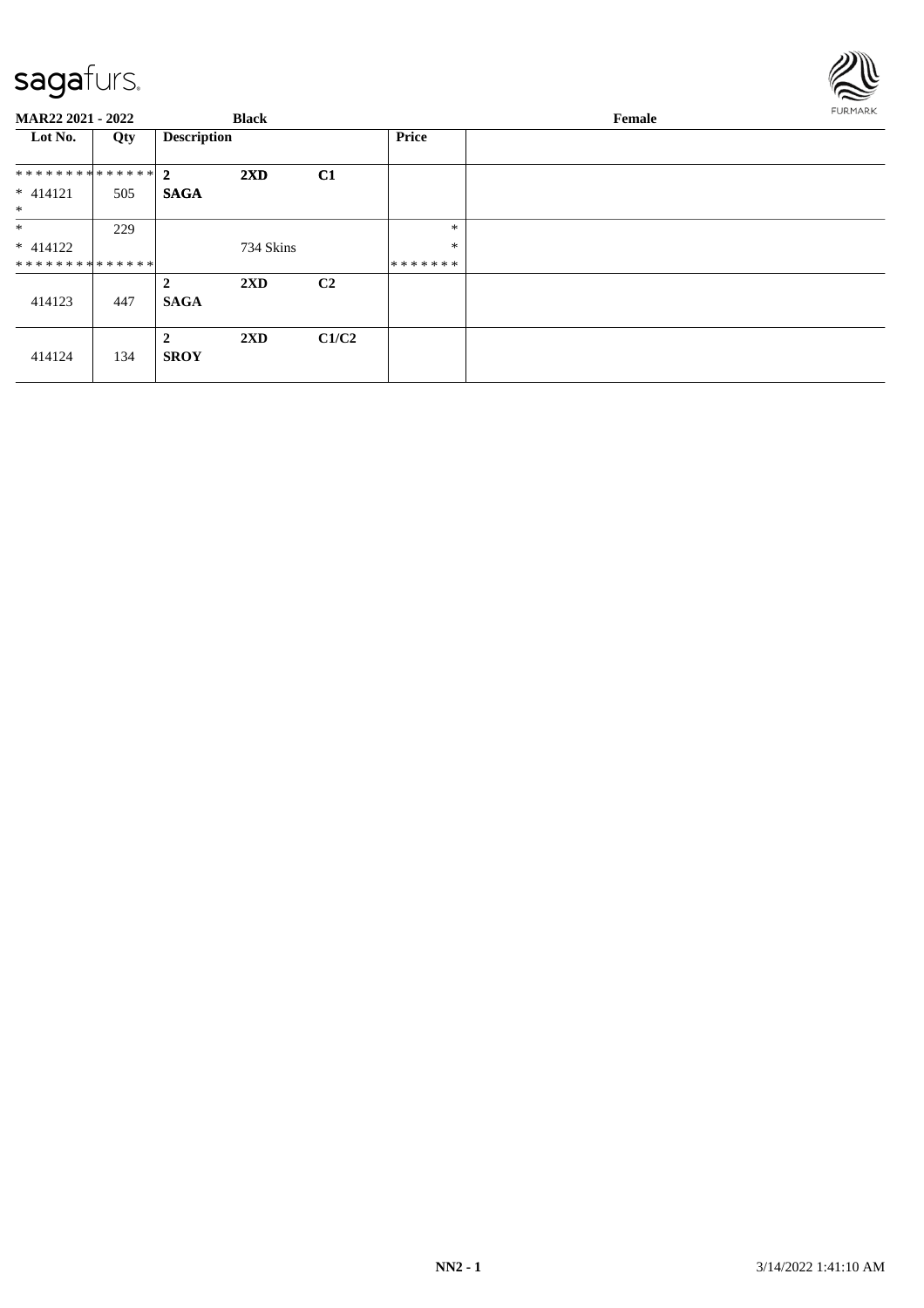

| MAR22 2021 - 2022 |     |                    | <b>Black Velvet</b>          |                |              | Female |  |  |
|-------------------|-----|--------------------|------------------------------|----------------|--------------|--------|--|--|
| Lot No.           | Qty | <b>Description</b> |                              |                | <b>Price</b> |        |  |  |
| 414181            | 114 | л<br><b>SI</b>     | <b>Black</b><br><b>VELV1</b> | C1             |              |        |  |  |
| 414182            | 304 | 1<br><b>SI</b>     | <b>Black</b><br><b>VELV1</b> | C <sub>2</sub> |              |        |  |  |
| 414183            | 359 | <b>SAGA</b>        | <b>Black</b><br><b>VELV1</b> | C <sub>2</sub> |              |        |  |  |
| 414184            | 105 | 1<br><b>SAGA</b>   | <b>Black</b><br><b>VELV2</b> | C <sub>1</sub> |              |        |  |  |